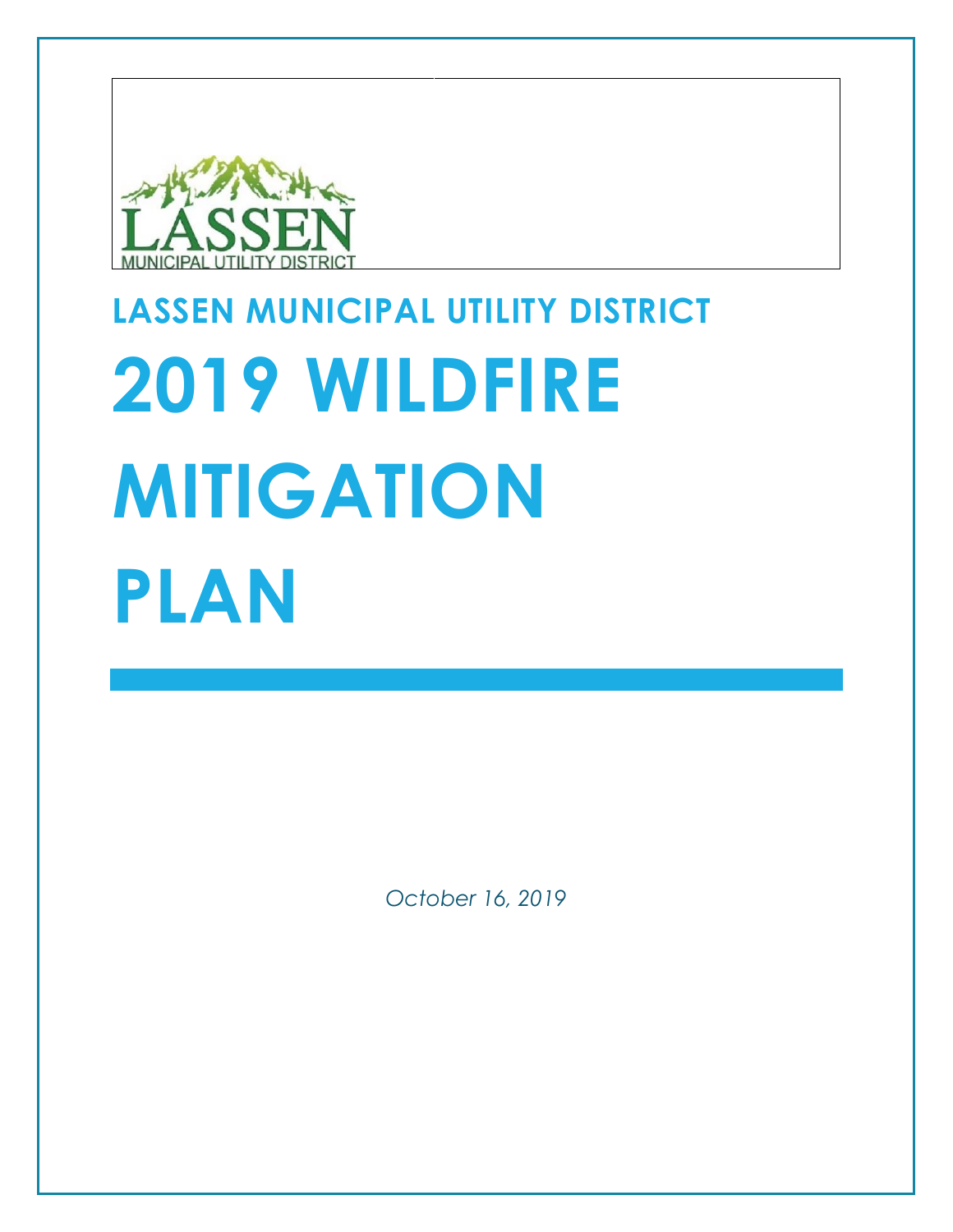# TABLE OF CONTENTS

| I.            |                                                                                       |  |  |  |  |
|---------------|---------------------------------------------------------------------------------------|--|--|--|--|
| Α.            |                                                                                       |  |  |  |  |
| Β.            |                                                                                       |  |  |  |  |
| C.            |                                                                                       |  |  |  |  |
| Ⅱ.            |                                                                                       |  |  |  |  |
| Α.            |                                                                                       |  |  |  |  |
| Β.            |                                                                                       |  |  |  |  |
| $\mathsf{C}.$ |                                                                                       |  |  |  |  |
| III.          |                                                                                       |  |  |  |  |
| А.            |                                                                                       |  |  |  |  |
| Β.            |                                                                                       |  |  |  |  |
| С.            |                                                                                       |  |  |  |  |
| D.            |                                                                                       |  |  |  |  |
| Ε.            |                                                                                       |  |  |  |  |
| F.            |                                                                                       |  |  |  |  |
| IV.           | Wildfire Risks and Drivers associated with design, construction, operation, and       |  |  |  |  |
| Α.            | Particular Risks and Risk Drivers Associated With Topographic and Climatological Risk |  |  |  |  |
|               |                                                                                       |  |  |  |  |
| С.            |                                                                                       |  |  |  |  |
| D.            |                                                                                       |  |  |  |  |
| Ε.            |                                                                                       |  |  |  |  |
| F.            |                                                                                       |  |  |  |  |
| G.            |                                                                                       |  |  |  |  |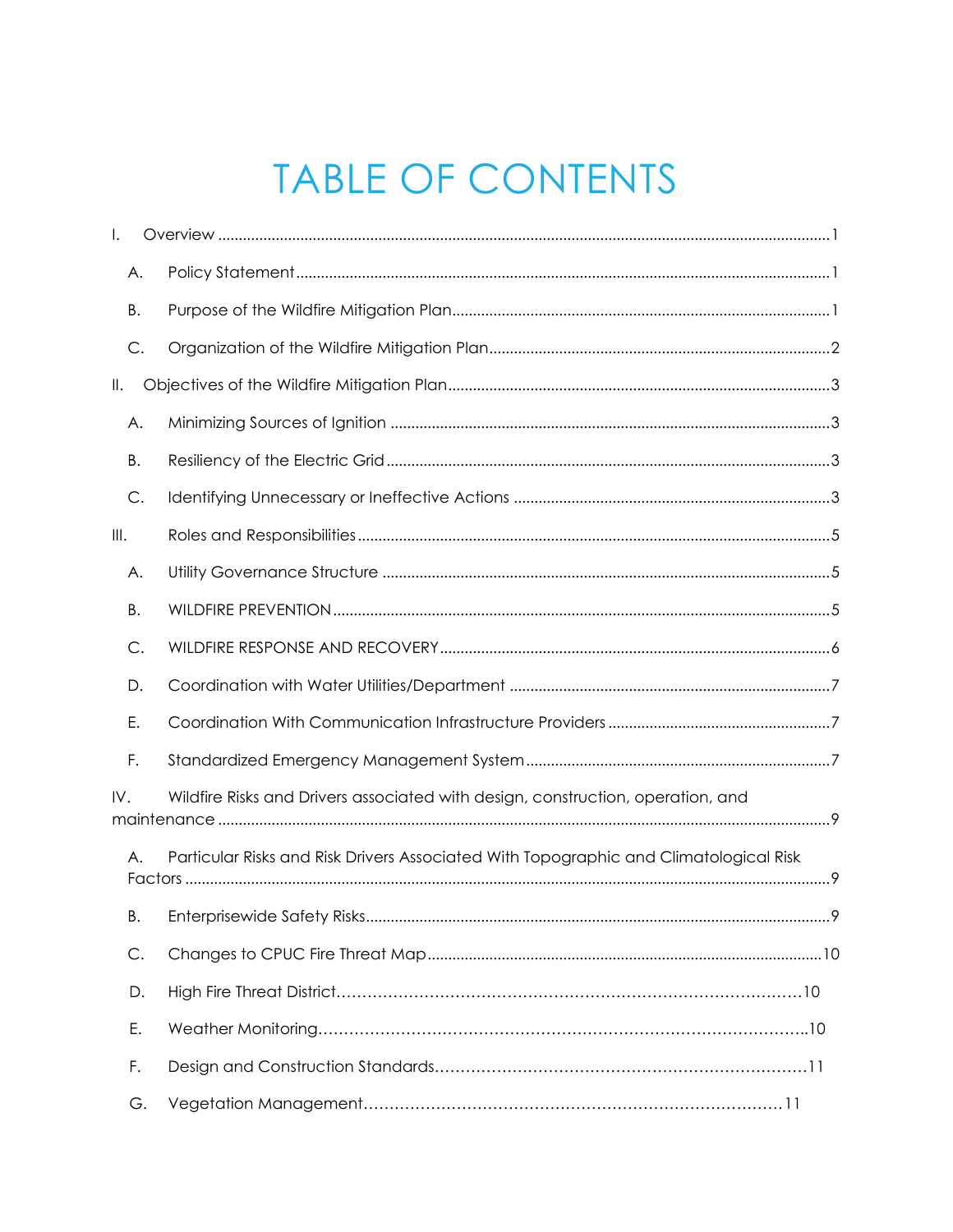| Η.    |  |
|-------|--|
| I.    |  |
| J.    |  |
| К.    |  |
| L.    |  |
| 1.    |  |
| 2.    |  |
| V.    |  |
| VI.   |  |
| VII.  |  |
| Α.    |  |
|       |  |
|       |  |
| В.    |  |
| С.    |  |
| D.    |  |
| Ε.    |  |
| XIII. |  |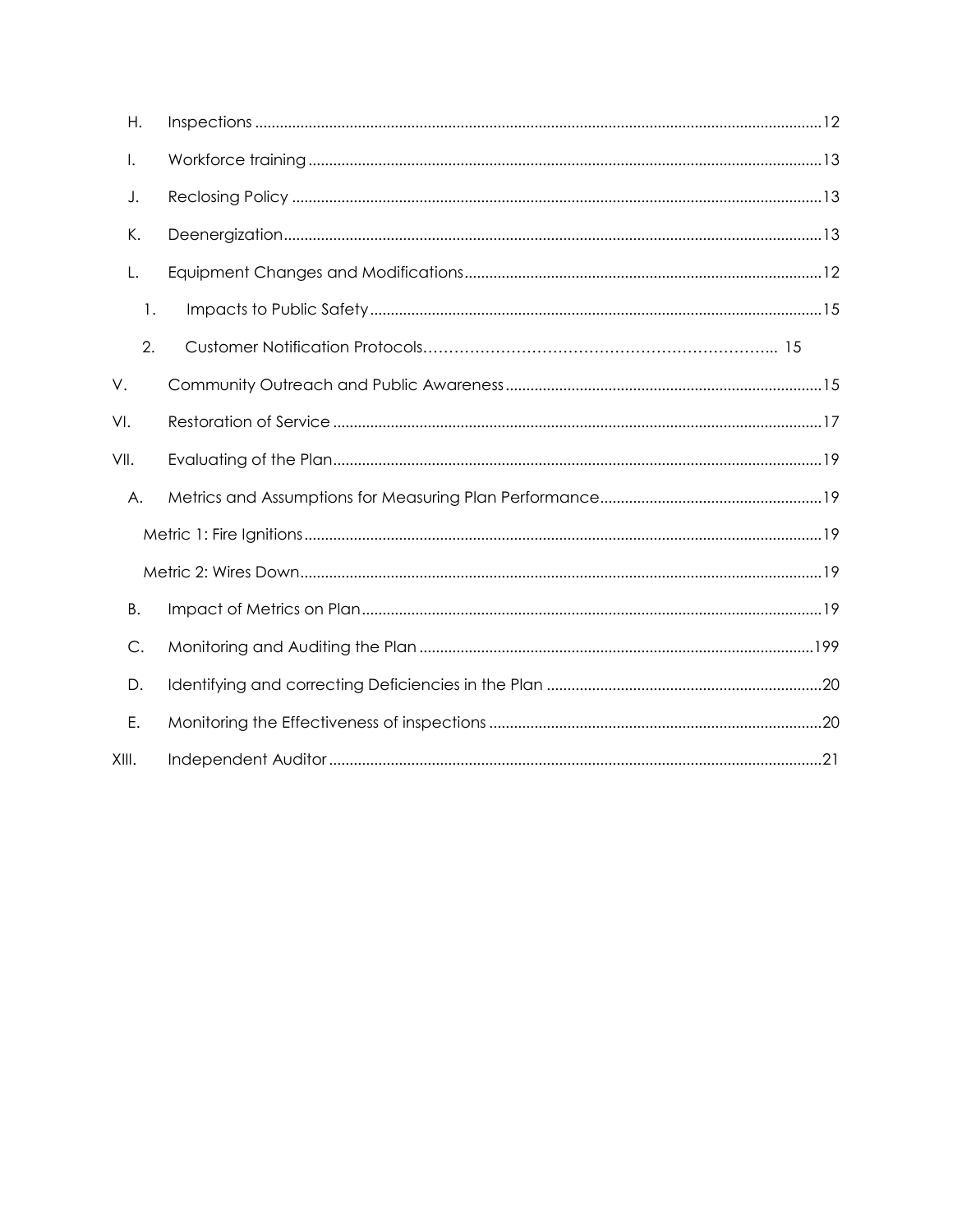# <span id="page-3-1"></span><span id="page-3-0"></span>**I. OVERVIEW**

#### A. POLICY STATEMENT

Lassen Municipal Utility District's (LMUD's) overarching goal is to provide safe, reliable, and economic electric service to its local community. System safety is paramount to LMUD's operations. With recent wildfire events in Northern California and around the state, measures have been put in place that require Utilities to develop and maintain Wildfire Mitigation Plans. These plans are intended to prepare procedures to minimize the chance of electrically caused wildfires as well as to establish communications with the Public, Emergency Responders, operators of critical systems such as hospitals, emergency communications centers. In order to meet these goals, LMUD constructs, maintains, and operates its electrical lines and equipment in a manner that minimizes the risk of catastrophic wildfire posed by its electrical lines and equipment. This includes extensive tree trimming programs to maintain clearance between trees and bare electrical conductors, pole brushing (clearing around every pole with electrical installed devices such as switches, fuses, reclosers). Many other measures involving equipment selection and settings are also part of our on-going efforts.

LMUD's objective is to provide safe, reliable, and economic service to our customers. LMUD operates its electrical system in a manner that minimizes the risk of wildfire posed by electrical lines and equipment.

#### B. PURPOSE OF THE WILDFIRE MITIGATION PLAN

<span id="page-3-2"></span>This Wildfire Mitigation Plan describes the range of activities that LMUD is taking to mitigate the threat of power-line ignited wildfires, including its various programs, policies, and procedures. This plan is subject to direct supervision by the LMUD Board of Directors and is implemented by the General Manager and the Staff of LMUD. This plan complies with the requirements of Public Utilities Code section 8387 for publicly owned electric utilities to prepare a wildfire mitigation plan by January 1, 2020, and annually thereafter.

LMUD is a locally governed Utility overseen by an elected Board of Directors. This Plan is has been coordinated with The City, County and State agencies that have responsibilities during an emergency. LMUD serves the City of Susanville, and many communities throughout Lassen County. Service territory is 1900 square miles and approximately 10,600 metered services. LMUD communicates with our customers, communities and local and state fire agencies by attending public meetings, preparing publications in both print and on social media, and presentations at official meetings of City, and County organizations along with the Lassen County Fire Safe Committee, Office of Emergency Services Local Representatives. LMUD has sought and incorporated input from stakeholders on this plan and we will annually review the plan to update and adjust as necessary.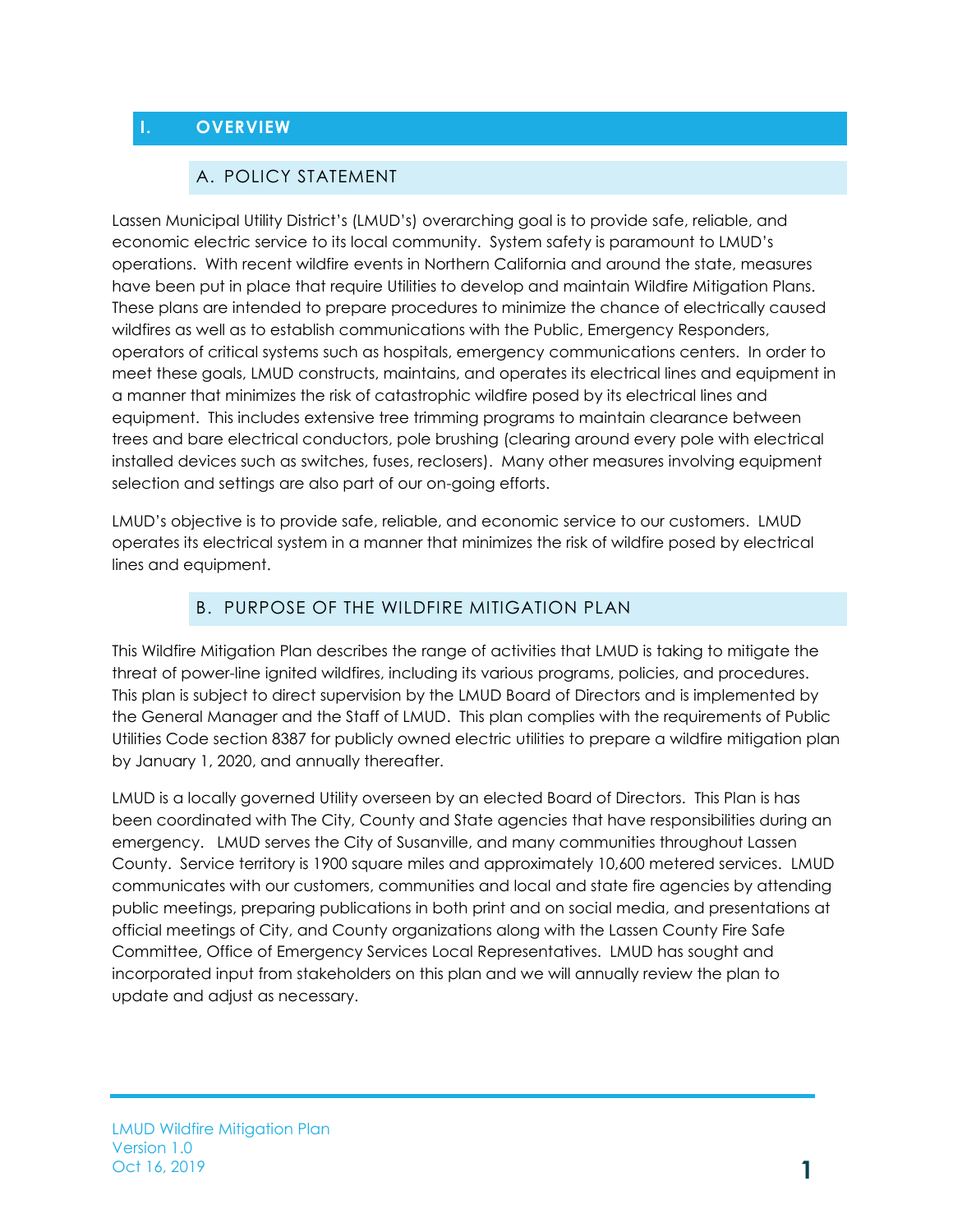After development of the draft plan in consultation with stakeholders in the community and throughout the service territory we presented the plan to the LMUD Board of Directors for approval.

# C. ORGANIZATION OF THE WILDFIRE MITIGATION PLAN

<span id="page-4-0"></span>This Wildfire Mitigation Plan includes the following elements:

- Objectives of the plan;
- Roles and responsibilities for carrying out the plan;
- Identification of key wildfire risks and risk drivers;
- Description of wildfire prevention, mitigation, and response strategies and programs;
- Community outreach and education;
- Metrics for evaluating the performance of the plan and identifying areas for improvement;
- Review and validation of the plan; and
- Timelines.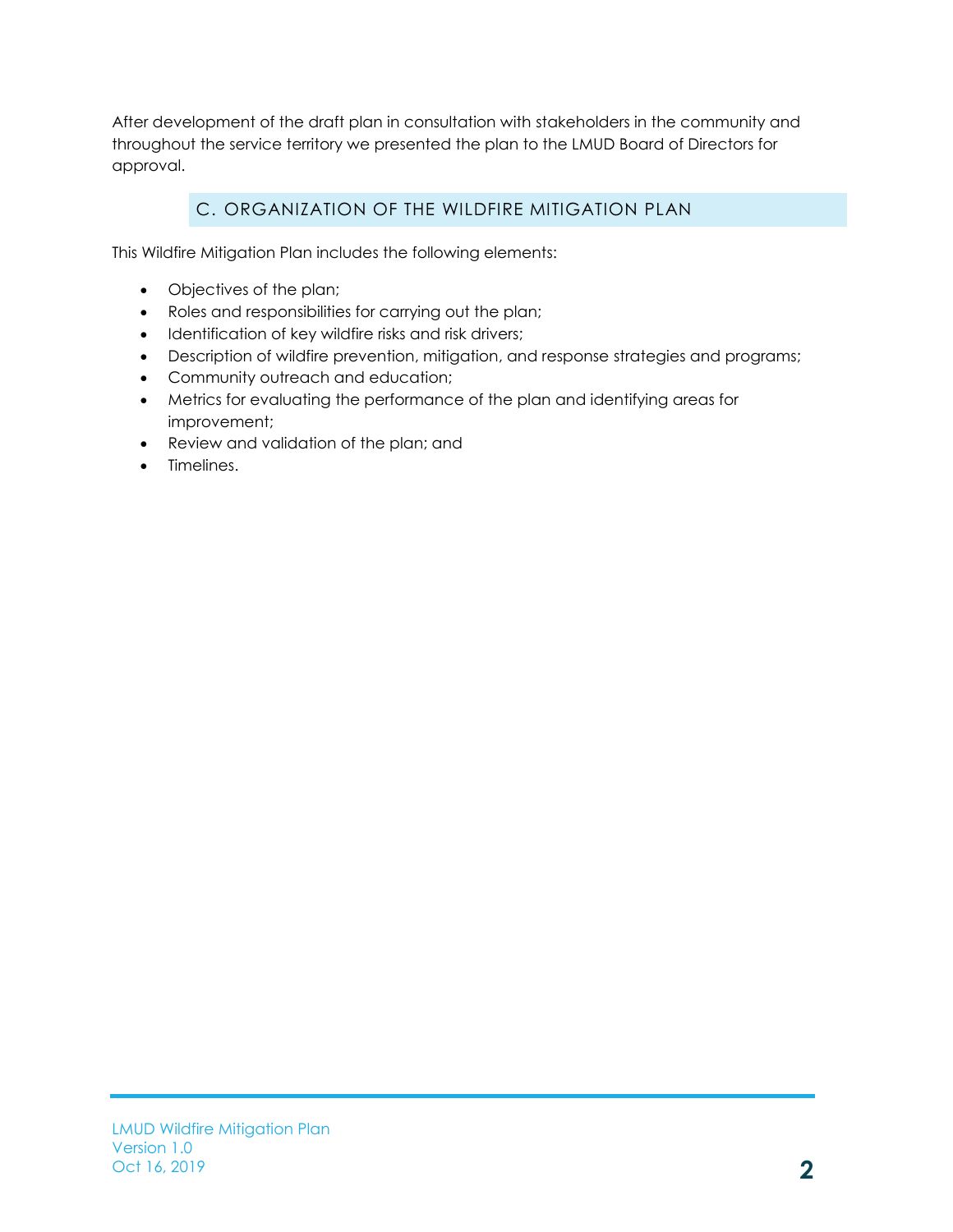# <span id="page-5-1"></span><span id="page-5-0"></span>**II. OBJECTIVES OF THE WILDFIRE MITIGATION PLAN**

#### A. MINIMIZING SOURCES OF IGNITION

The primary goal of this Wildfire Mitigation Plan is to minimize the probability that LMUD's' transmission and distribution system may be the origin or contributing source for the ignition of a fire. LMUD has evaluated the prudent and cost-effective improvements to its physical assets, operations, and training that can help to meet this objective. LMUD has implemented those changes consistent with this evaluation.

# B. RESILIENCY OF THE ELECTRIC GRID

<span id="page-5-2"></span>The secondary goal of this Wildfire Mitigation Plan is to improve the resiliency of the electric grid. As part of the development of this plan, LMUD assesses new industry practices and technologies that will reduce the likelihood of an interruption (frequency) in service and improve the restoration (duration) of service.

Other efforts include establishing a demonstration project in cooperation with W.M. Beatty & Associates land that includes an LMUD right of way on a small portion of our transmission line from Westwood to Susanville. The Right of Way will be cleared for a total width of 100 feet, 50 feet from centerline. There have been no ignitions due to contact with trees on this line. This practice could assist in reducing contact between lines and trees or limbs during high wind events. We will review the project on completion and determine if further right of way widening work is warranted and effective.

# C. WILDFIRE PREVENTION STRATEGIES AND PROGRAMS

#### <span id="page-5-3"></span>1. **Strategies**

Approaches and strategies for reducing wildfire risk includes the following and are described in more detail in Section 5.

- Vegetation Management Tree trimming and pole brushing programs are fundamental to reduction of fire potential around LMUD facilities, equipment and overhead transmission and distribution lines.
- Enhanced Inspections LMUD conducts complete system inspections (patrolling) on an annual cycle. Plans and budget resources have been added for drone inspection in 2019-2010. This existing inspection program ensures that equipment is in good operating condition and line clearances are adequate. A systematic tree trimming program and schedule ensures that all overhead lines and equipment are maintain with proper clearances.
- Awareness of Electric System and Weather Conditions Monitoring of system conditions and weather will be enhanced further in 2019-2020 which also includes the planned drone patrolling addition. Weather monitoring and conditions on the ground will be monitored with existing weather resources using NWS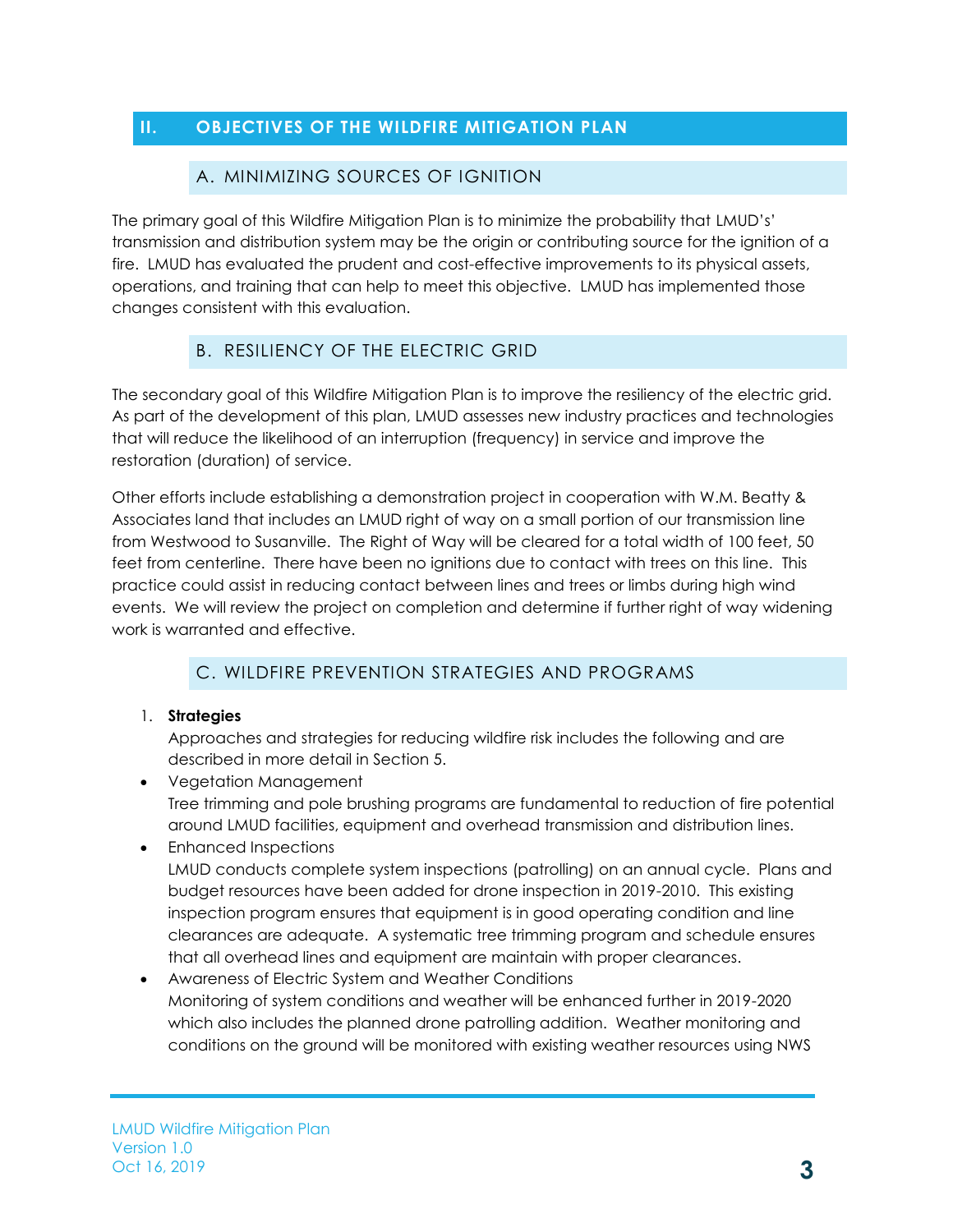weather stations, USFS, CalFire local cameras as available and CalTrans publicly available camera locations.

• Operational Practices

These day to day operational practices in connection with monitoring and weather awareness help to manage and minimize wildfire risks. This could involve equipment control settings such as recloser/breaker functions.

• System Hardening and Resiliency

These actions consist of system, equipment, and structure design and upgrades. Hardening refers to changes that would make transmission or distribution lines and equipment more resistant to fire such as steel poles compared to wood poles, insulated high voltage wire, underground construction, etc. These potential actions will be evaluated for use at various points in our system based on their estimated effectiveness and costs.

• Public Safety and Notification

Communications to our customers and local agencies is very important in coordinating preparations and plans for minimization of wildfire risk and increasing awareness of necessary actions that many involved public agencies and emergency response agencies may have to implement. Our first level of communication is a text alert system that our customers sign up for that allows up to the minute information to be provided to customers in our service territory. Additionally, LMUD has a contact procedure with PG&E and critical emergency response agencies in the event that Public Safety Power Shutoffs by PG&E become possible due to high fire danger weather conditions.

- Reclosing and Circuit Shut-off This refers to how reclosers (breakers) for individual circuits are managed. The recloser is an automated electrical current / load breaking device that may be set to function in several ways. During high fire danger conditions we may set the reclosers to non-reclose meaning that once they detect a fault they will not attempt to close again until manually checked / lines patrolled, and then re-closed.
- Wildfire Response and Recovery These are procedures meant to respond and react to a wildfire or the effects of a wildfire on our system. The second part of this is recovery, which consists of procedures and actions that are followed and performed to ensure safe restoration of power, reoccupancy of neighborhoods, or communication after an event.
- The final goal for this Wildfire Mitigation Plan is to measure the effectiveness of specific wildfire mitigation strategies. Where a particular action, program component, or protocol is determined to be unnecessary or ineffective, LMUD will assess whether a modification or replacement is merited. This plan will also help determine if more costeffective measures would produce the same or improved results.

# **2. Programs**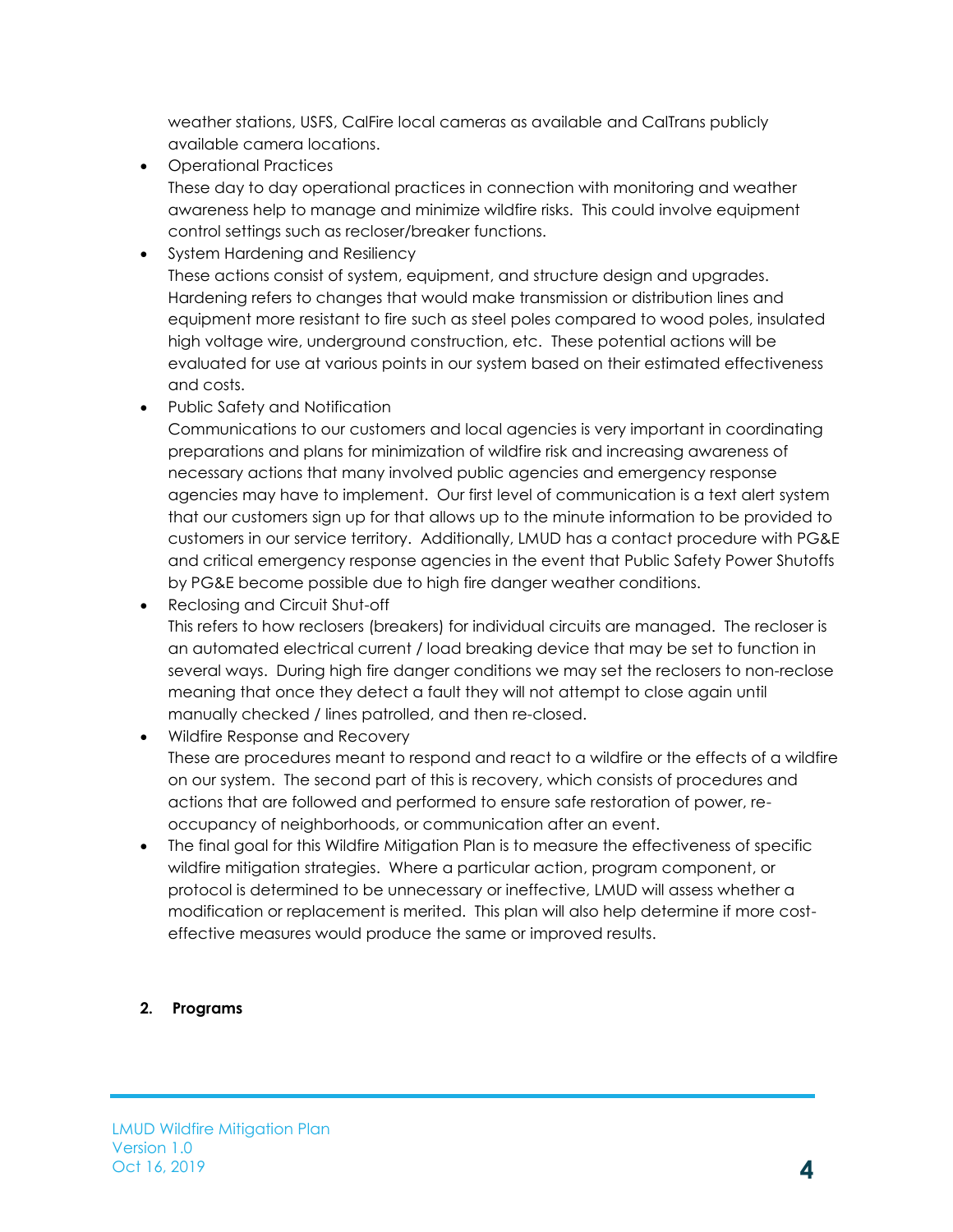#### <span id="page-7-1"></span><span id="page-7-0"></span>**III. ROLES AND RESPONSIBILITIES**

#### A. UTILITY GOVERNANCE STRUCTURE FOR WILDFIRE MITIGATION PLAN



LMUD is governed as a California Municipal Utility pursuant to the Municipal Utility Act of the State of California. The Utility is governed by a 5-member Board of Directors who are directly elected to represent Districts within the Utility Service Territory. Management of LMUD, its facilities, personnel and finances are overseen by the General Manager who oversees implementation of the Wildfire Mitigation Plan. The Assistant General Manager over Operations provides guidance to staff regarding vegetation management, selection of equipment, and development of procedures to minimize the potential of ignitions and fires within the LMUD service territory. The Electric Operations Manager will direct actions taken by field employees during periods of wildfire threat or actual wildfire events. Measurement of effectiveness, reporting, and review of measures will be overseen by the Assistant General Manager. Communications regarding Public Safety and other vital information regarding the status of the power system, expected or possible events, or actual events will be managed by the Public Relations Manager.

#### <span id="page-7-2"></span>B. WILDFIRE PREVENTION

LMUD Wildfire Mitigation Plan Version 1.0 Oct 16, 2019 **5**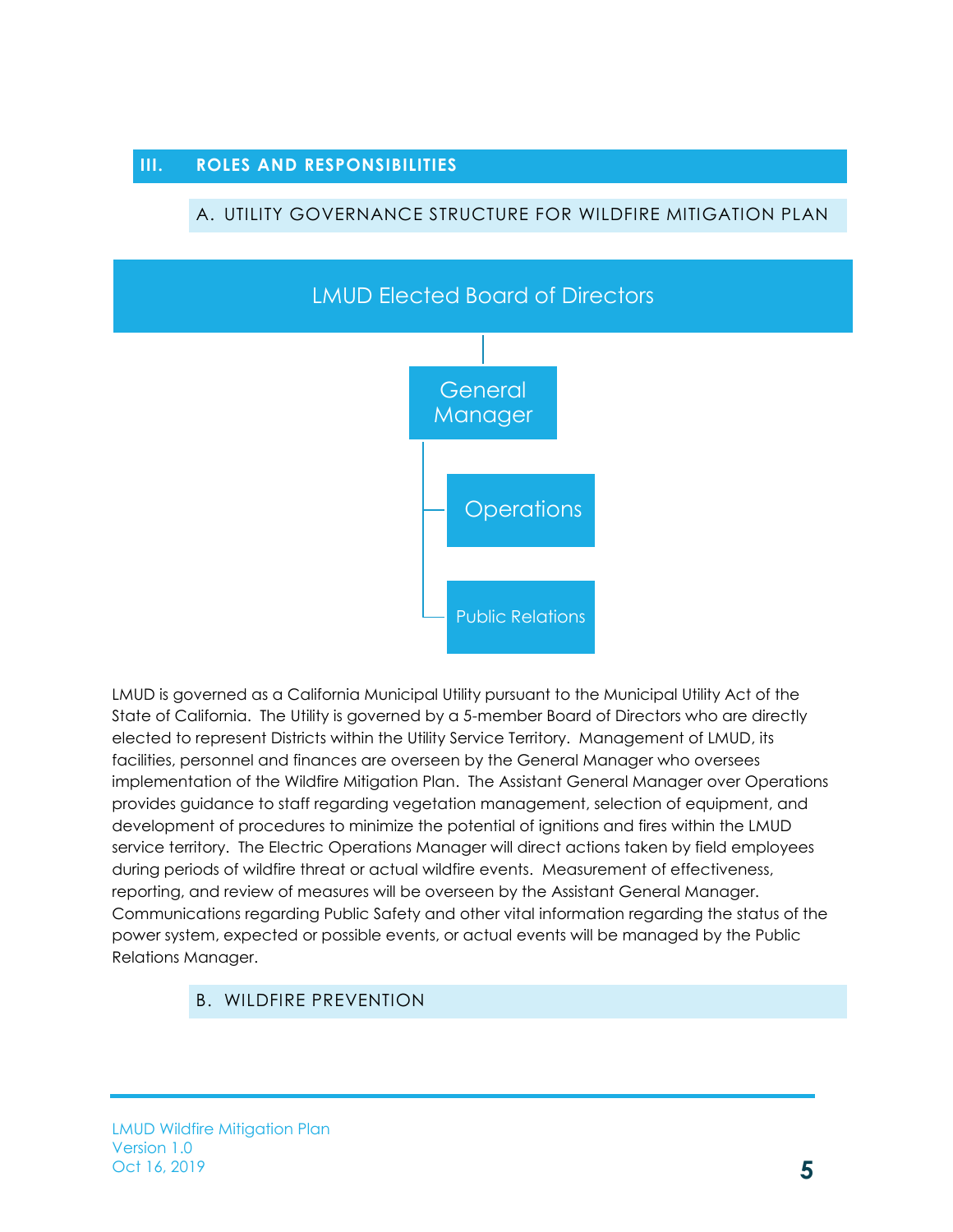LMUD's staff is responsible for electric facility design (Staking and Operations Dept.), Maintenance is conducted by the Operations Dept, and vegetation management is conducted by a contractor who follows guidelines and work assigned by the Operations Dept.

- Operate system in a manner that will minimize potential wildfire risks.
- Take all reasonable and practicable actions to minimize the risk of a catastrophic wildfire caused by LMUD electric facilities.
- Coordinate with federal, state, and local fire management personnel as necessary or appropriate to implement [LMUD's] Wildfire Mitigation Plan.
- Immediately report fires, pursuant to existing LMUD practices and the requirements of this Wildfire Mitigation Plan.
- Take corrective action when the staff witnesses or is notified that fire protection measures have not been properly installed or maintained.
- Comply with relevant federal, state, and industry standard requirements, including the industry standards established by the California Public Utilities Commission.
- Collect and maintain wildfire data necessary for the implementation of this Wildfire Mitigation Plan.
- Provide regular training programs for all employees having obligations for implementation of this Wildfire Mitigation Plan.

# C. WILDFIRE RESPONSE AND RECOVERY

<span id="page-8-0"></span>During high fire risk periods or during actual wildfire events LMUD will be in communication with PG&E Control Center in Vacaville to determine system status. In the event of a PG&E Public Safety Power Shutoff due to high wildfire threat conditions LMUD will coordinate with a local power generator (HL Power, a 30 MW Biomass Energy Plant). An agreement between our two companies (known as an Islanding Agreement) allows for direct servicing of our LMUD customer load by HL Power during an emergency. Islanding refers to supplying power to LMUD customers from a local power generator when PG&E electric supply into our service territory is turned off or interrupted by an emergency event. This islanding process is initiated with notice from PG&E that power supply through the Caribou Transmission line could be shut off. LMUD and HL Power would then coordinate the timing and load considerations for islanding to take place. This process has been used many times in the past for periods of up to 27 days. The procedures for islanding are well developed and will work well with the exception of periods when the HL Power Plant is involved in a major maintenance outage. A major maintenance event is a period when major systems such as Boiler, Generator, or Steam Turbine are disassembled and repairs are being performed.

LMUD utility staff have the following obligations regarding fire prevention, response and investigation:

• Take all reasonable and practicable actions to prevent and suppress fires resulting from LMUD electric facilities. This includes continuous inspection and review of equipment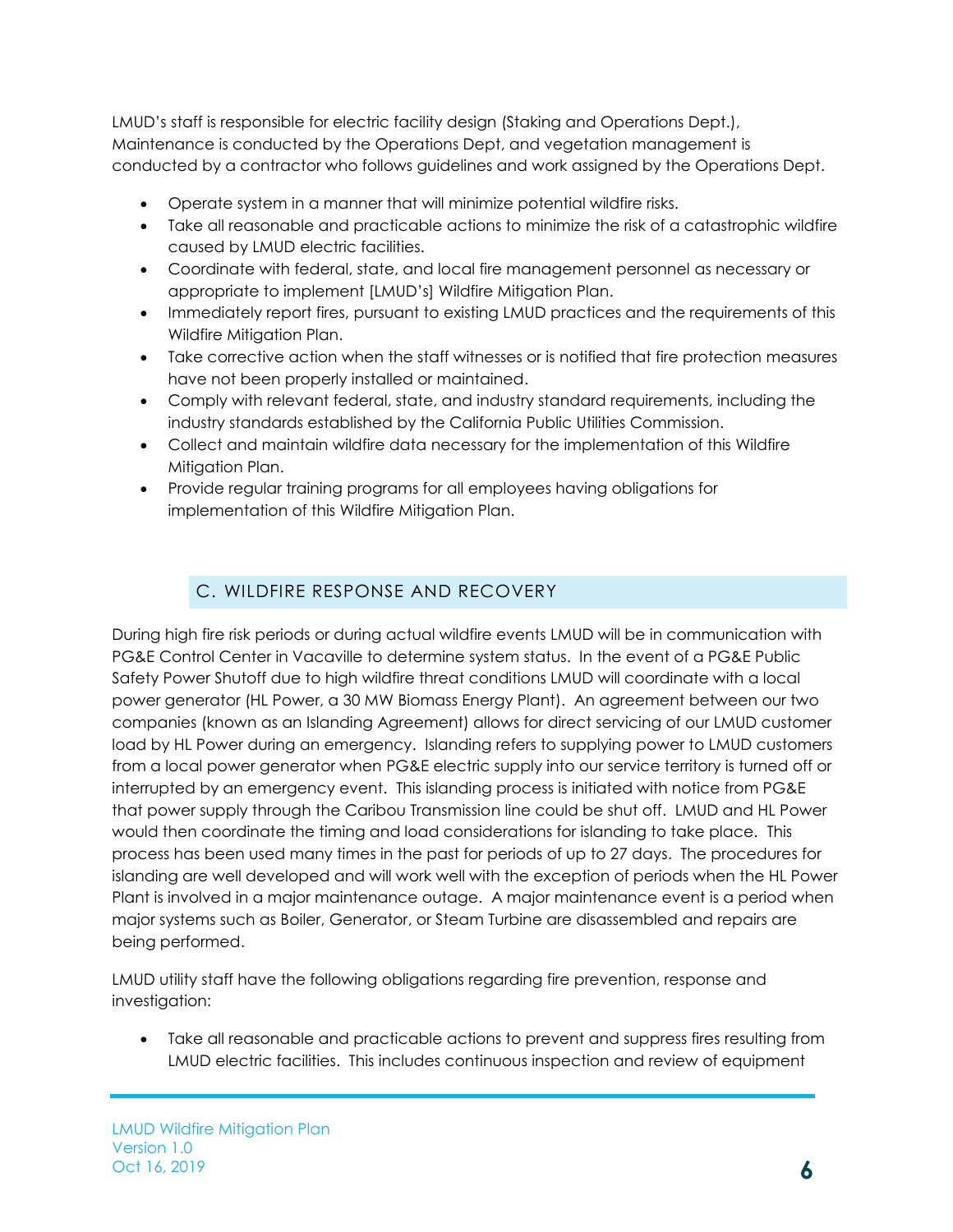and lines for condition, and evaluation of equipment that could reduce the chance of ignitions or wildfires caused by sparking or arcing at various points in the LMUD System such as fuse and cutout locations, recloser locations, various types of connections to distribution lines.

• Follow LMUD protocols during Red Flag Warnings such as evaluating conditions along individual circuits in LMUD territory and making determinations as to effectiveness of changing recloser function to "non-reclose". Evaluation of equipment protective relay settings is also an on-going effort. Opportunities to set equipment so that lower potential for spark or ignition may be determined to be useful or effective.

# D. COORDINATION WITH WATER UTILITIES/DEPARTMENT

<span id="page-9-0"></span>During high wildfire threat conditions or during actual wildfire events LMUD will be in communication with all major and critical water infrastructure customers as well as all residential customers. Communications will be provided to LMUD customers in the event that LMUD has to take actions that affect certain circuits. In most cases LMUD will have the ability to provide power to all circuits through the "Islanding" process with HL Power. Exceptions to this would include an active wildfire of unknown origin burning towards or growing to envelop an LMUD system, substation, customer facility, LMUD transmission or LMUD distribution line.

# E. COORDINATION WITH COMMUNICATION INFRASTRUCTURE PROVIDERS

<span id="page-9-1"></span>During high wildfire threat conditions or during actual wildfire events LMUD will be in communication with all major and critical communications infrastructure customers as well as all residential customers. We will coordinate with OES, CalFire, Lassen County Administration, City of Susanville Administration, County Office of Education, Sheriff's Dept, CHP, Banner Lassen Hospital, Water Supply Districts (Susanville, Westwood, Lake Levitt, Spalding, Lake Forest). We will also communicate with both large customers and residential LMUD customers in the event that LMUD has to take actions that affect certain circuits. In most cases LMUD will have the ability to provide power to all circuits through the "Islanding" process with HL Power. Exceptions to this would include an active wildfire of unknown origin burning towards or growing to envelop an LMUD system, substation, customer facility, LMUD transmission or LMUD distribution line.

#### F. STANDARDIZED EMERGENCY MANAGEMENT SYSTEM

<span id="page-9-2"></span>As a local governmental agency, <sup>1</sup> LMUD has planning, communication, and coordination obligations pursuant to the California Office of Emergency Services' Standardized Emergency Management System ("SEMS") Regulations,<sup>2</sup> adopted in accordance with Government Code section 8607. The SEMS Regulations specify roles, responsibilities, and structures of communications at five different levels: field response, local government, operational area,

l

<sup>&</sup>lt;sup>1</sup> As defined in Cal. Gov. Code § 8680.2.

<sup>2</sup> 19 CCR § 2407.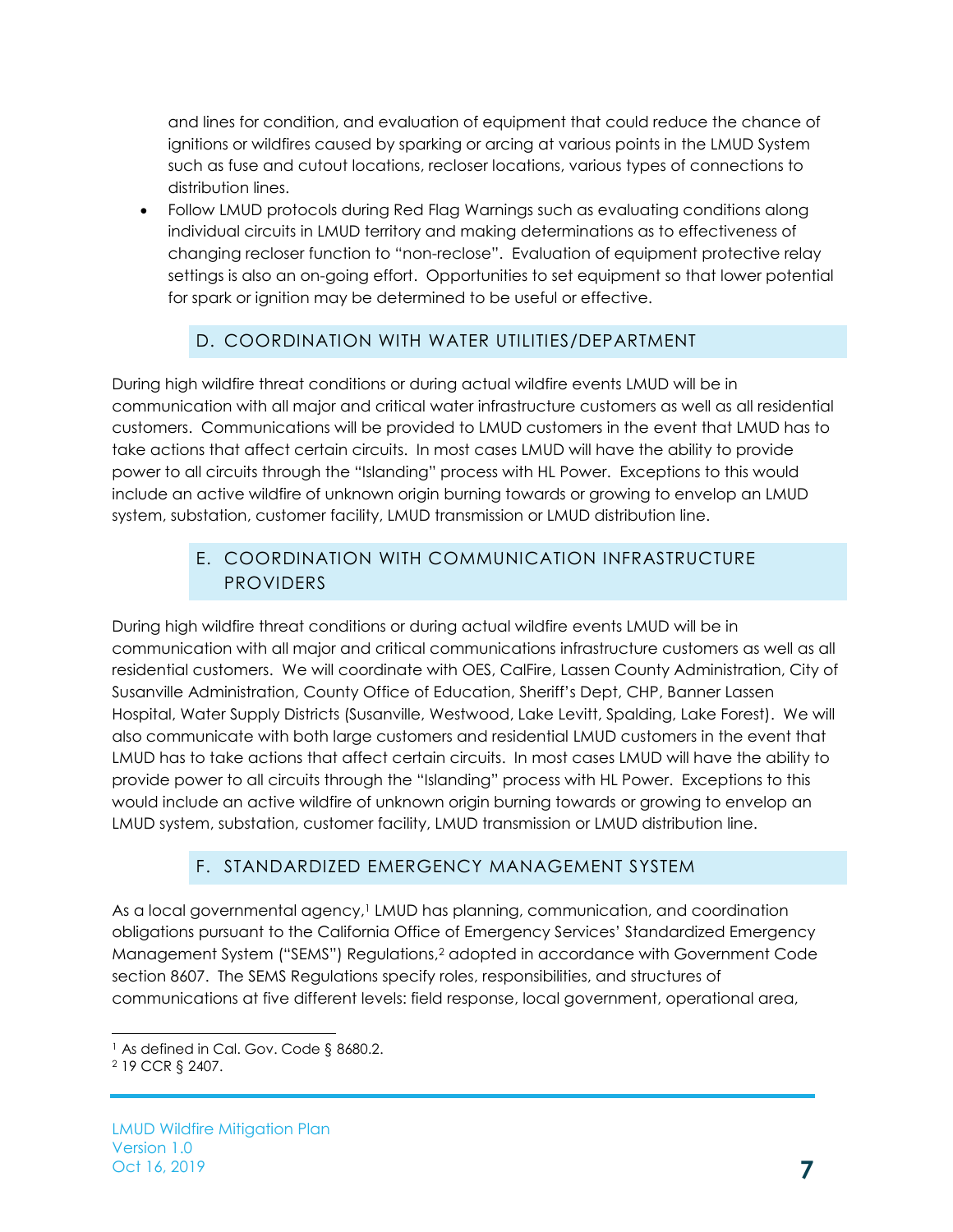regional, and state.3 Pursuant to this structure, LMUD annually coordinates and communicates with the relevant safety agencies as well as other relevant local and state agencies. LMUD has participated in hazard and emergency planning review program overseen by CalOES local emergency response officials. Key contacts and procedures for notifications and communications during emergencies, including wildfires have been developed. The type of emergency caused by wildfire and / or loss of power has been anticipated and plans discussed in the OES and County Emergency Operation Plan. LMUD is responsible for notifying OES, County, City officials and agencies in the event of a wildfire or a loss of electric power due to fire damaged equipment or equipment that could be affected in the path of a wildfire.

Under the SEMS structure, a significant amount of preparation is done through advanced planning at the county level, including the coordination of effort of public, private, and nonprofit organizations. These participants include OES, CalFire, Lassen County Administration, City of Susanville Administration, County Dept of Education, Sheriff's Dept, CHP, Banner Lassen Hospital, Water Supply Districts (Susanville, Westwood, Lake Levitt, Spalding, Lake Forest) and Susanville gas utility, Fire Districts, and non-profits (such as the churches for emergency shelters or American Red Cross).

Pursuant to the SEMS structure, LMUD participates in annual training exercises. [This is being developed at the time of publication of this Plan.]

LMUD is a member of the California Utility Emergency Association, which plays a key role in ensuring communications between utilities during emergencies. LMUD also participate in the Western Energy Institute's Western Region Mutual Assistance Agreement, which is a mutual assistance agreement covering utilities across a number of western states.

l

(3) "Operational area level" manages and/or coordinates information, resources, and priorities among local governments within the operational area and serves as the coordination and communication link between the local government level and the regional level.

(4) "Regional level" manages and coordinates information and resources among operational areas within the mutual aid region designated pursuant to Government Code §8600 and between the operational areas and the state level. This level along with the state level coordinates overall state agency support for emergency response activities.

(5) "State level" manages state resources in response to the emergency needs of the other levels, manages and coordinates mutual aid among the mutual aid regions and between the regional level and state level, and serves as the coordination and communication link with the federal disaster response system.

<sup>3</sup> Cal. Gov. Code § 2403(b):

<sup>(1) &</sup>quot;Field response level" commands emergency response personnel and resources to carry out tactical decisions and activities in direct response to an incident or threat.

<sup>(2) &</sup>quot;Local government level" manages and coordinates the overall emergency response and recovery activities within their jurisdiction.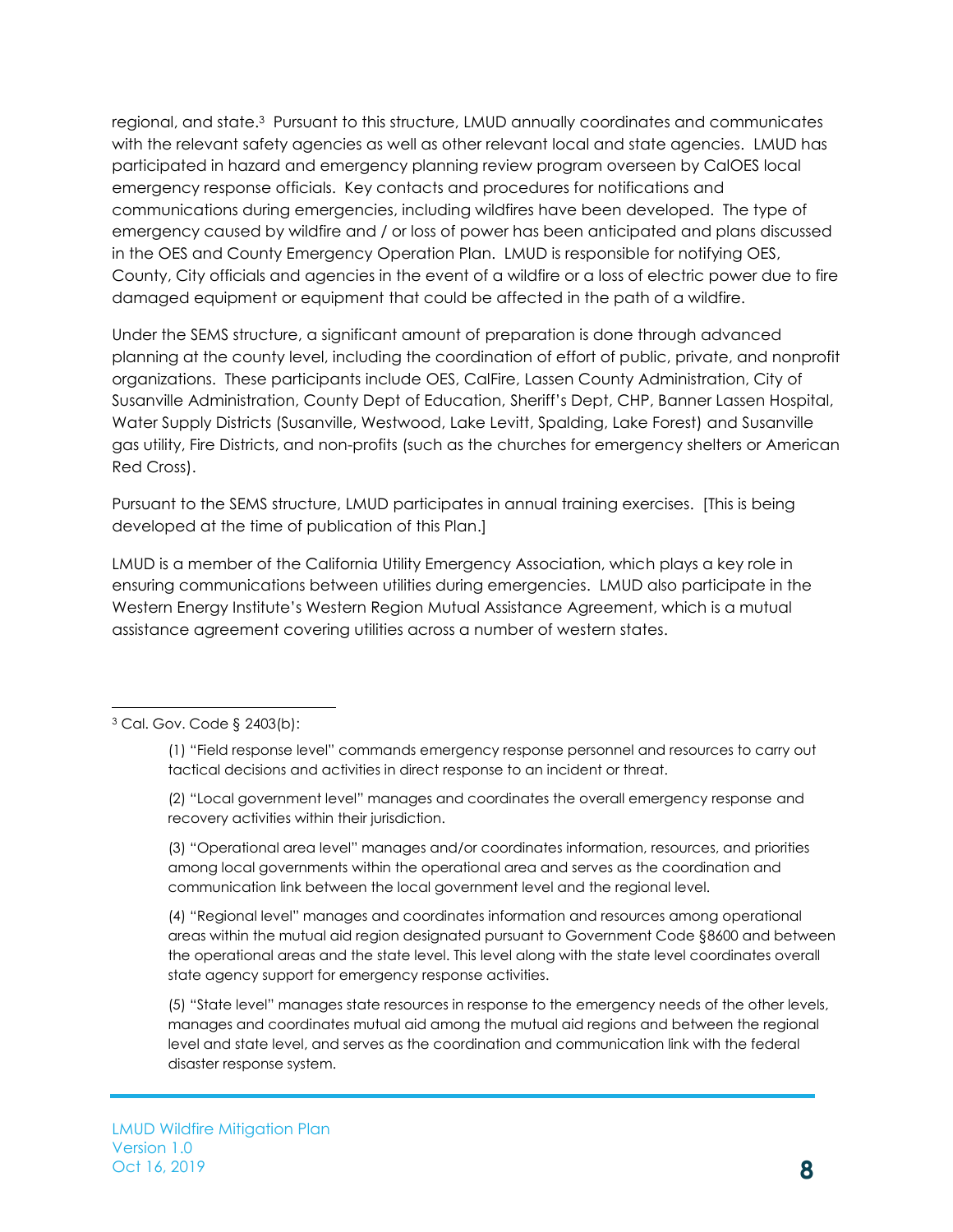# <span id="page-11-1"></span><span id="page-11-0"></span>**IV. WILDFIRE RISKS AND DRIVERS ASSOCIATED WITH DESIGN, CONSTRUCTION, OPERATION, AND MAINTENANCE**

#### A. PARTICULAR RISKS AND RISK DRIVERS ASSOCIATED WITH TOPOGRAPHIC AND CLIMATOLOGICAL RISK FACTORS

Within LMUD's service territory and the surrounding areas, the primary risk drivers for wildfire are the following:

- Extended drought, low humidity;
- Vegetation type;
- Vegetation Density;
- Weather including high winds and lightning;
- Human activities including campfires, shooting, towing or machinery (sparks and friction);
- Terrain many diverse areas canyons, volcanic outcrops, steep or thickly treed areas;
- Changing Weather Patterns (Climate Change)
- Communities in close proximity to WUI at Risk
- Fire History

#### B. ENTERPRISEWIDE SAFETY RISKS

<span id="page-11-2"></span>LMUD has not experienced utility caused wildfires to any serious extent (all small and easily contained, largest less than several acres). We do however, experience wildfires of unknown, human caused, or weather related types. In 2018 we sustained a fire in the area west of Eagle lake known as the Whaleback Fire. This fire consumed 18,000 acres and narrowly missed the community of Spalding, no homes were lost, no injuries were sustained and no cause was determined. The damage done to electrical infrastructure was significant and resulted in a 60 day outage due to loss of 6.5 miles of a wooden pole distribution line that fed electric power to the community of Spalding. A generator was brought in for a 60-day period during a rebuild of the line. Due to the location of the line that was lost, in lava beds very rocky and steep terrain, it was more cost effective to rebuild the line underground along the side of the County Road A-1.

This year in 2019 a small fire was detected near an LMUD power line along State Hwy 139. This fortunately was contained easily by fire crews to several acres. The cause was a wire conductor that came loose from an overhead line and touched vegetation in the right of way. Line was fully patrolled and repairs performed as necessary.

The LMUD service territory is diverse geographically and includes grasslands, sagebrush desert, lakes and shorelines, thickly forested areas and urban towns and communities that are heavily treed. The total service territory for LMUD includes 1900 square miles and significant distances are traveled by employees to maintain, improve and restore service.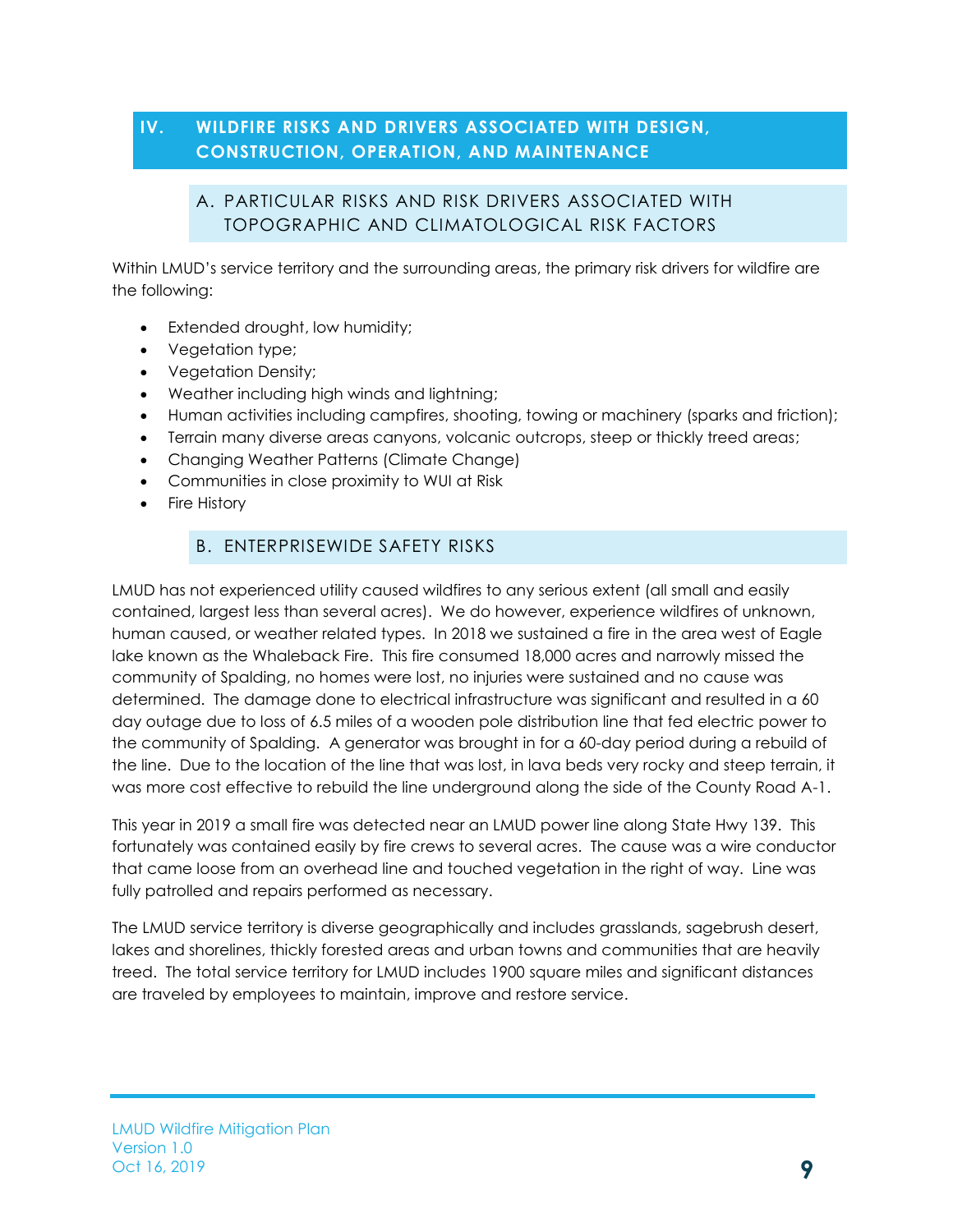# C. CHANGES TO CPUC FIRE THREAT MAP

<span id="page-12-0"></span>There have been no changes to the CPUC Fire Threat Map as of June of 2019. LMUD participated in the review of maps in and around the service territory. All of the surrounding areas and areas within our service territory are classified as Tier 2 fire risk.

#### D. HIGH FIRE THREAT DISTRICT

LMUD directly participated in the development of the California Public Utilities Commission' s (CPUC) Fire-Threat Map,<sup>4</sup> which designates a High-Fire Threat District. In the map development process, LMUD served as a territory lead, and worked with utility staff and local fire & government officials to identify the areas of LMUD's service territory that are at an elevated or extreme risk of power line ignited wildfire. LMUD has incorporated the High Fire Threat District into its construction, inspection, maintenance, repair, and clearance practices, where applicable.

#### E. WEATHER MONITORING

LMUD monitors current and forecasted weather data from a variety of sources including:

- United States National Weather Service
- United States Forest Service Wildland Fire Assessment System
- National Fire Danger Rating System
- National Interagency Fire Center Predictive Services for Northern and Southern California.
- [Local OES / County Fire District Warnings]

LMUD assigns one of four operating conditions based on the relevant weather data and knowledge of local conditions:

- **(1) Normal:** During normal conditions, no changes are made to operations or work policy.
- **(2) Elevated:** During elevated fire-risk conditions, [July through October and winds above 20 and below 30 MPH].
- **(3) Extreme:** During extreme fire-risk conditions, [July through October and High winds of 30 MPH and Higher].
- **(4) Red Flag:** If the National Weather Service declares a Red Flag Warning for any portion of LMUD's service territory, then LMUD will place appropriate circuits on "non-reclose" and additional patrols will be authorized during the Red Flag event.

l <sup>4</sup> Adopted by CPUC Decision 17-12-024.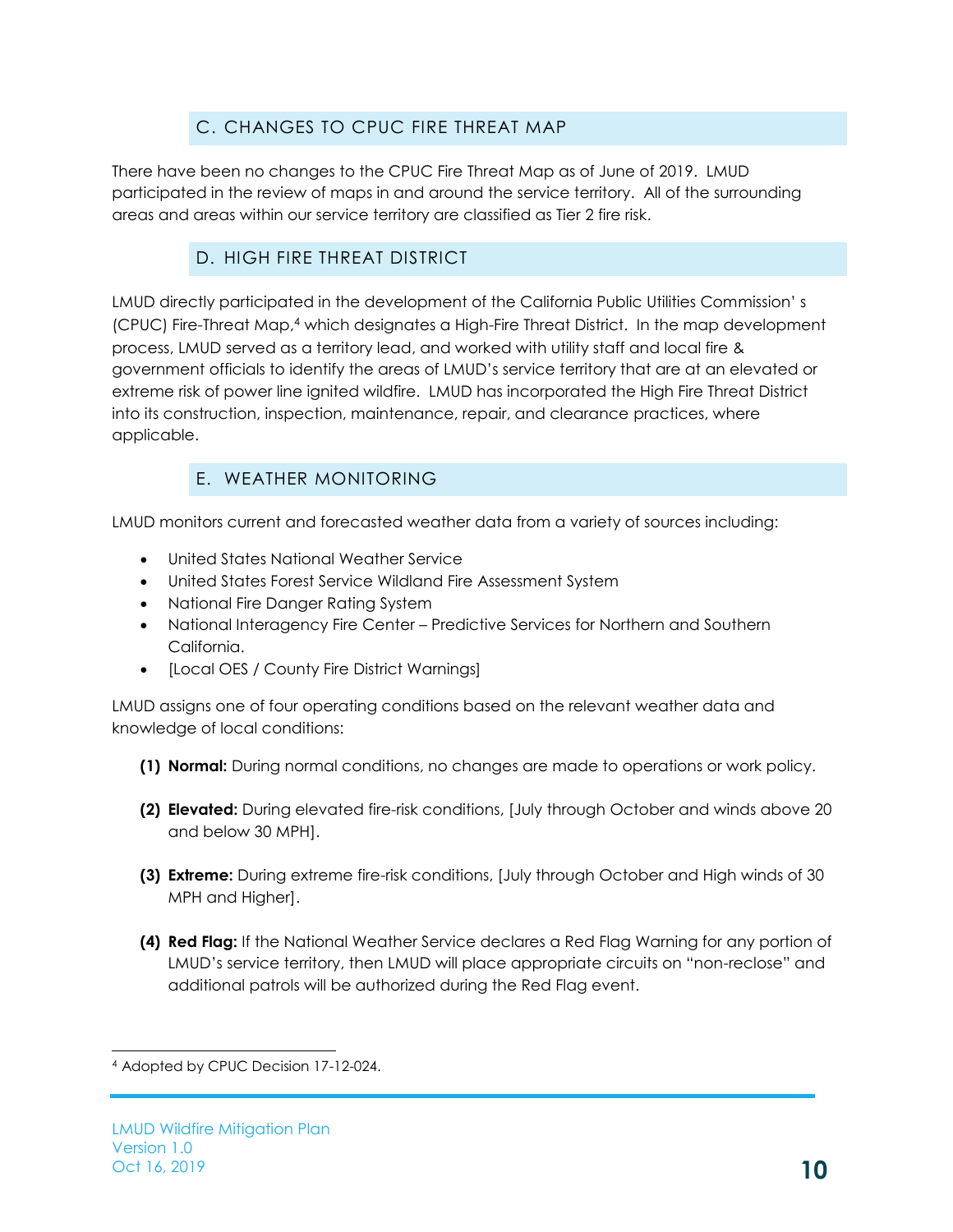# F. DESIGN AND CONSTRUCTION STANDARDS

LMUD's electric facilities are designed and constructed to meet or exceed the relevant federal, state, or industry standard. LMUD treats CPUC General Order (GO) 95 as a key industry standard for design and construction standards for overhead electrical facilities. LMUD meets or exceeds all standards in GO 95. Additionally, LMUD monitors and follows as appropriate the National Electric Safety Code.

# G. VEGETATION MANAGEMENT

LMUD meets or exceeds the minimum industry standard vegetation management practices. For both transmission and distribution level facilities, LMUD meets: (1) Public Resources Code section 4292; (2) Public Resources Code section 4293; (3) GO 95 Rule 35; and (4) the GO 95 Appendix E Guidelines to Rule 35. These standards require significantly increased clearances in the High Fire Threat District. The recommended time-of-trim guidelines do not establish a mandatory standard, but instead provide useful guidance to utilities. LMUD will use specific knowledge of growing conditions and tree species to determine the appropriate time of trim clearance in each circumstance.

| GO 95, Rule 35, Table 1 |                                                                                               |                                                             |                                                                     |                                                                |                                                                    |  |  |  |
|-------------------------|-----------------------------------------------------------------------------------------------|-------------------------------------------------------------|---------------------------------------------------------------------|----------------------------------------------------------------|--------------------------------------------------------------------|--|--|--|
| Case                    | <b>Type of Clearance</b>                                                                      | Trolley<br>Contact,<br>Feeder and<br>Span Wires,<br>$0-5kv$ | Supply<br>Conductors<br>and Supply<br>Cables, 750 -<br>22,500 Volts | Supply<br>Conductors<br>and Supply<br>Cables, 22.5 -<br>300 kV | Supply<br>Conductors<br>and Supply<br>Cables, 300 -<br>550 kV (mm) |  |  |  |
| 13                      | Radial clearance of<br>bare line conductors<br>from tree branches<br>or foliage               | 18 inches                                                   | 18 inches                                                           | $\frac{1}{4}$ Pin<br>Spacing                                   | $\frac{1}{2}$ Pin<br>Spacing                                       |  |  |  |
| 14                      | Radial clearance of<br>bare line conductors<br>from vegetation in<br>the Fire-Threat District | 18 inches                                                   | 48 inches                                                           | 48 inches                                                      | 120 inches                                                         |  |  |  |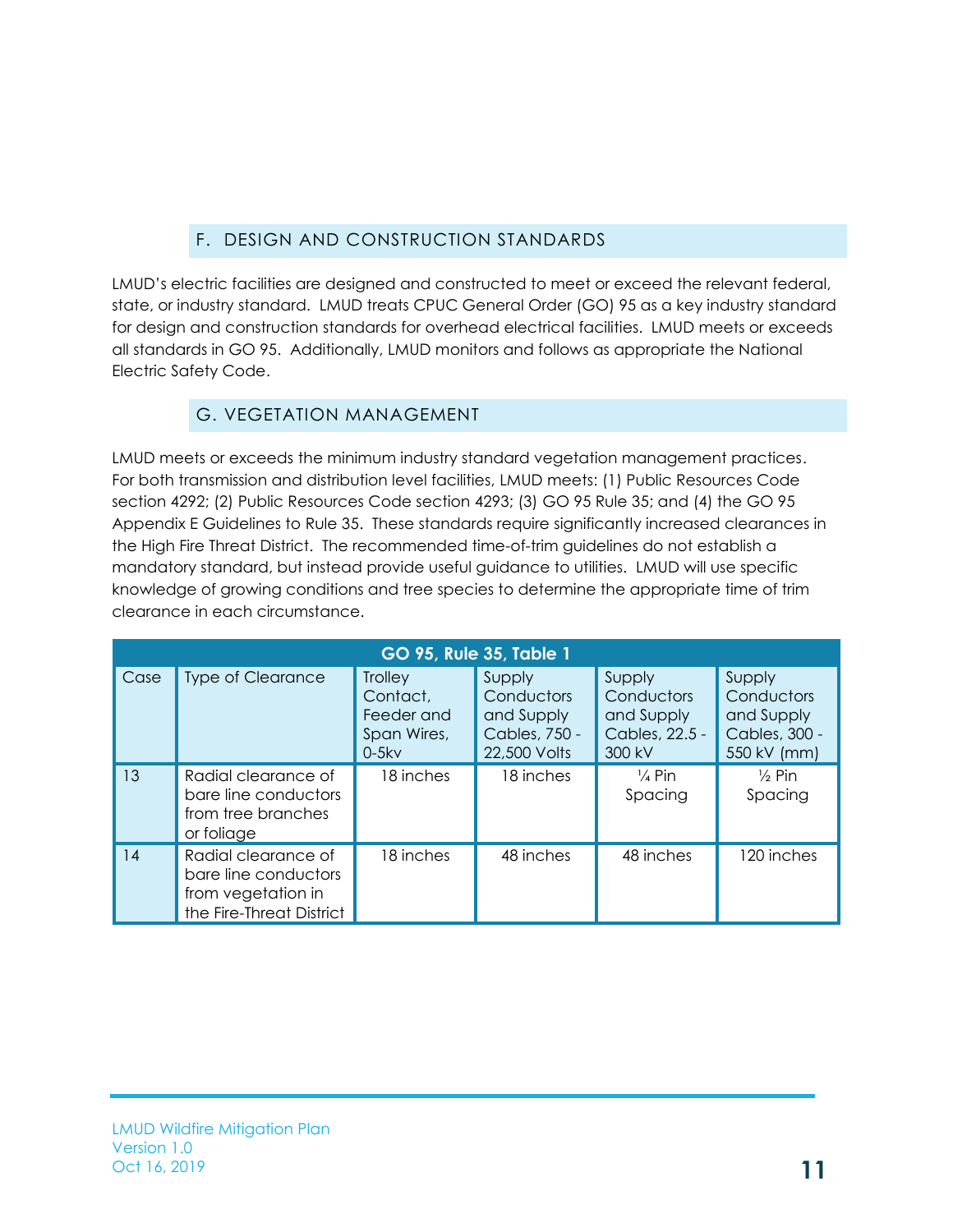#### **Appendix E Guidelines to Rule 35**

The radial clearances shown below are recommended minimum clearances that should be established, at time of trimming, between the vegetation and the energized conductors and associated live parts where practicable. Reasonable vegetation management practices may make it advantageous for the purposes of public safety or service reliability to obtain greater clearances than those listed below to ensure compliance until the next scheduled maintenance. Each utility may determine and apply additional appropriate clearances beyond clearances listed below, which take into consideration various factors, including: line operating voltage, length of span, line sag, planned maintenance cycles, location of vegetation within the span, species type, experience with particular species, vegetation growth rate and characteristics, vegetation management standards and best practices, local climate, elevation, fire risk, and vegetation trimming requirements that are applicable to State Responsibility Area lands pursuant to Public Resource Code Sections 4102 and 4293.

| <b>Voltage of Lines</b>                                                                                             | Case 13 | Case 14 |
|---------------------------------------------------------------------------------------------------------------------|---------|---------|
| Radial clearances for any conductor of a line<br>operating at 2,400 or more volts, but less than<br>72,000 volts    | 4 feet  | 12 feet |
| Radial clearances for any conductor of a line<br>operating at 72,000 or more volts, but less than<br>110,000 volts  | 6 feet  | 20 feet |
| Radial clearances for any conductor of a line<br>operating at 110,000 or more volts, but less than<br>300,000 volts | 10 feet | 30 feet |
| Radial clearances for any conductor of a line<br>operating at 300,000 or more volts                                 | 15 feet | 30 feet |

Within the High Fire Threat District, LMUD performs an evaluation of every tree that has the potential to strike overhead facilities it if were to fail on an annual basis. LMUD performs more frequent and detailed inspections of any such trees, and in cases where "hazard trees" (Dead, Dying, Diseased or leaning) could strike the facilities, will work with the land owner to remove the tree or portion of the tree that poses a risk.

#### H. INSPECTIONS

<span id="page-14-0"></span>LMUD meets or exceeds the minimum inspection requirements provided in CPUC GO 165 and CPUC GO 95, Rule 18. Pursuant to these rules, LMUD inspects electric facilities in the High Fire Threat District more frequently than the other areas of its service territory. Additionally, LMUD staff uses their knowledge of the specific environmental and geographical conditions to determine when areas outside of the High Fire Threat District require more frequent inspections.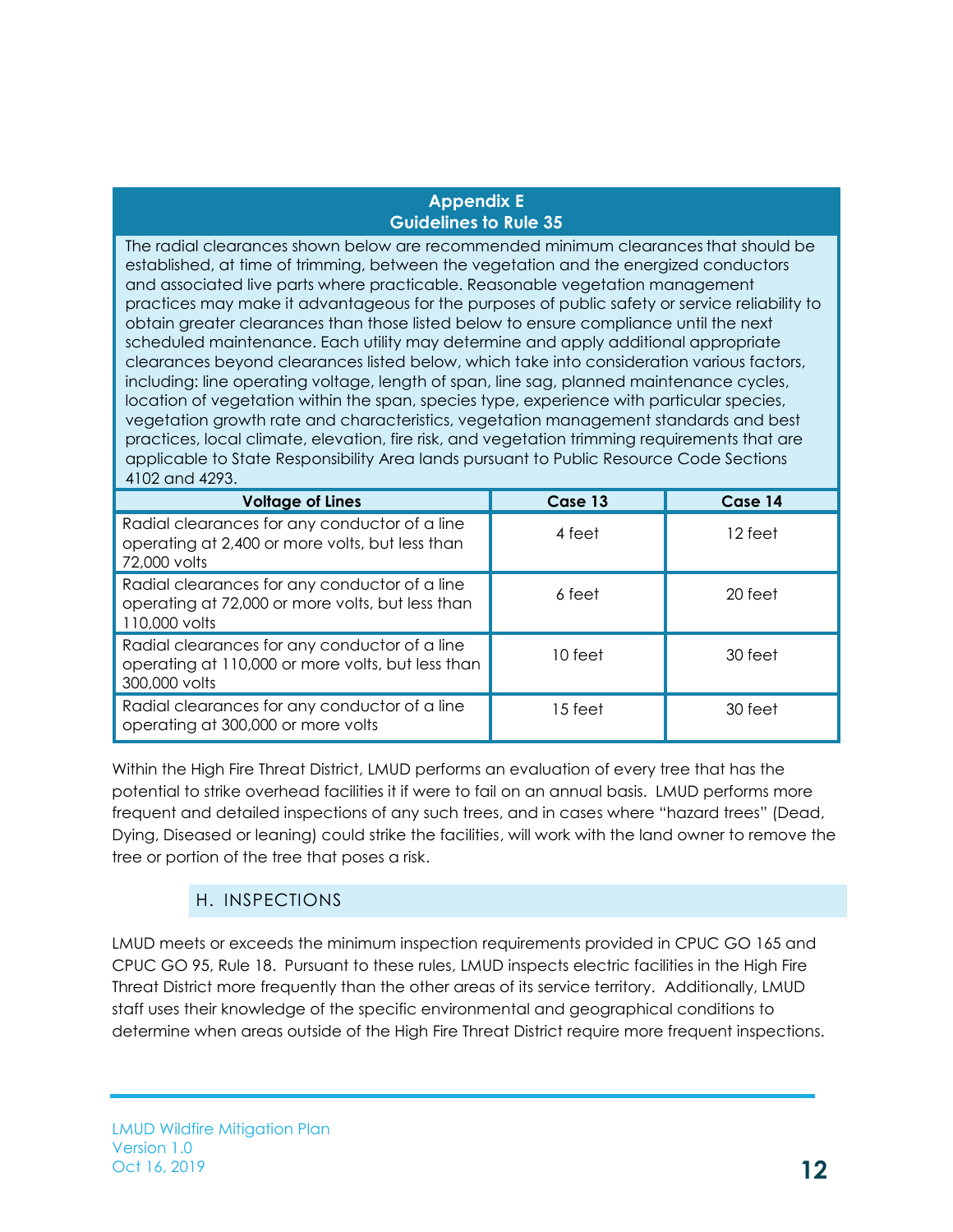LMUD also plans to implement the use of aerial drones in 2019-2020 for patrolling surveys in certain areas of its service territory to provide infrared and visual depictions of LMUD facilities, terrain, vegetation and other obstacles. This tool helps prioritize obstacles that need to be cleared to maintain safety and reliability.

If LMUD staff discovers a facility in need of repair that is owned by an entity other than LMUD, LMUD will issue a notice to repair to the facility owner and work to ensure that necessary repairs are completed promptly.

LMUD works to ensure that all inspections to be performed within the High Fire Threat District are completed before the beginning of the historic fire season, [typically September 1]. LMUD monitors drought conditions and other relevant factors throughout the year to determine if inspections should be completed on a shorter timeframe.

# I. WORKFORCE TRAINING

<span id="page-15-0"></span>LMUD has implemented work rules and complementary training programs for its workforce to help reduce the likelihood of the ignition of wildfires. Monthly safety briefings include our new responsibilities to prepare wildfire mitigation plans and accompanying measures. We will update and include briefings on these requirements as we implement and develop new or updated measures and procedures.

# J. RECLOSING POLICY

<span id="page-15-1"></span>During Red Flag fire danger conditions we may set the reclosers to non-reclose meaning that once they detect a fault they will not attempt to close again until manually checked / lines patrolled, and then re-closed.

Relay settings may also be modified as determined necessary to reduce the fault current or time and duration of a fault or short circuit event. This will be evaluated on a circuit by circuit basis.

# K. DEENERGIZATION

<span id="page-15-2"></span>LMUD intends to utilize the strategies described here including vegetation management, proper equipment patrolling and maintenance and awareness of conditions to avoid the need to preemptively shut off power (known as deenergization) due to fire-threat conditions. LMUD will make a case-by-case decision to change recloser function or relay settings based on the following considerations:

- Red Flag Warnings issued by the National Weather Service for fire weather zones that contain LMUD circuits;
- LMUD staff assessments of local conditions, including wind speed (sustained and gust), humidity and temperature, fuel moisture, fuel loading and data from weather stations;
- Real-time information from staff located in areas identified as at risk of being subject to extreme weather conditions;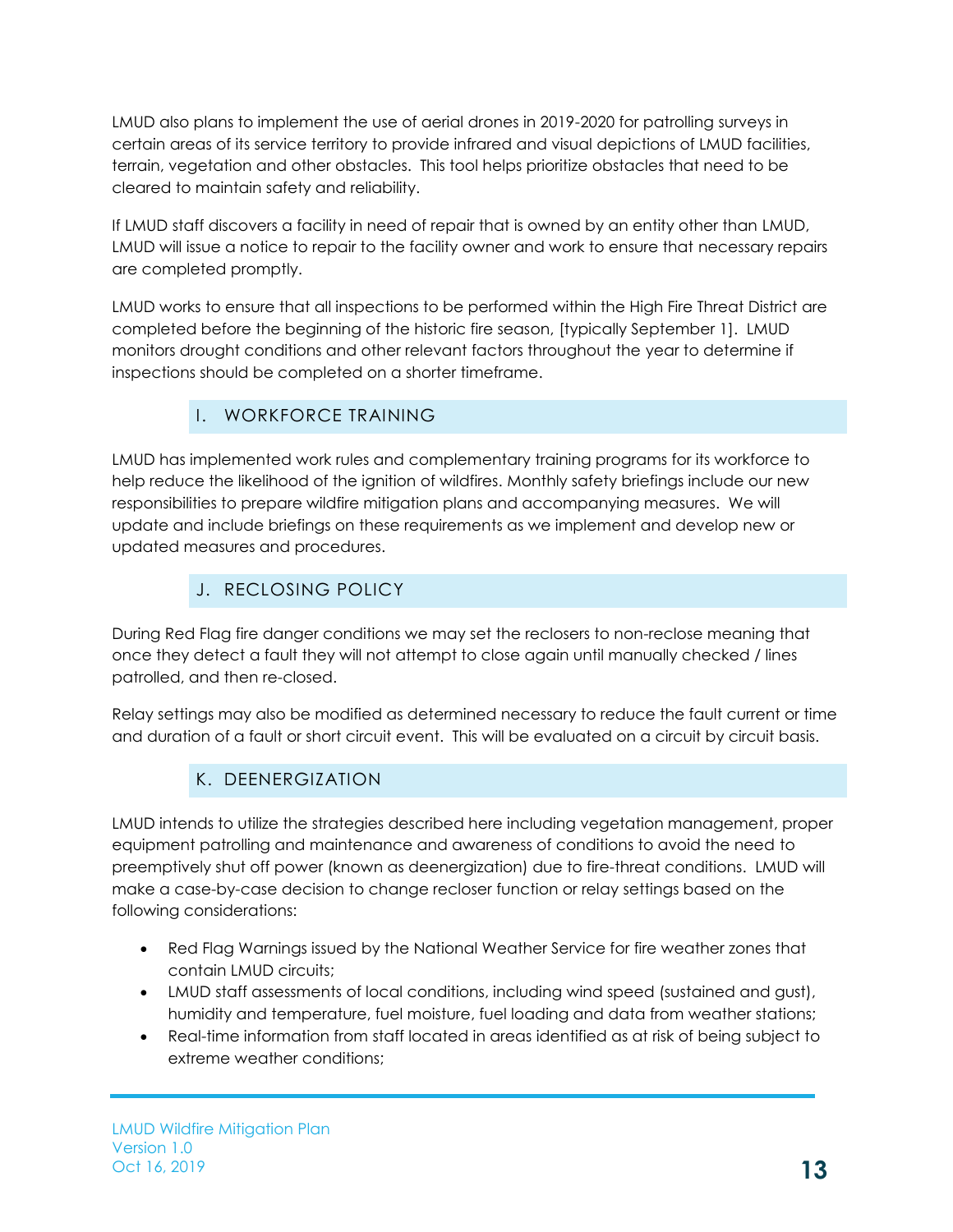- Input from LMUD fire experts and vegetation experts;
- Input from local and state fire authorities regarding the potential consequences of wildfires in select locations;
- On-going fire activity throughout LMUD territory and California;
- Ability to notify customers;
- Notifications to local governments and public officials; and
- Potential impacts to communities and customers

#### L. EQUIPMENT CHANGES AND MODIFICATIONS

LMUD operates many circuits that are protected by reclosers and fused cutouts, several services on each all the way up to several hundred services and are located normally at accessible locations such as along roadways or intersections where line trucks can easily access. Breakers are for controlling larger major portions of our load and are located at each of our 7 substations.

Newer equipment called trip saver fuses (in effect a recloser that can be programmed) is now available that we have selected for certain locations to prevent blown fuses that would normally occur on these fused circuits. Elimination of a fuse eliminates a source of ignition even though we clear brush to bare earth in a 20-foot diameter circle around all poles with fuses or other equipment this further limits the potential for a fire to begin at this pole located equipment. Additionally, non-expulsion or Cooper ELF fuses contain the shower of sparks and metal that normally vent from a distribution voltage fuse. We have evaluated locations for the installation of some of these fuses and will be installing in the next budget year for testing. This will allow the testing for reliability and function at specific locations where they may be of benefit in reducing the potential for fires at these pole top equipment locations.

LMUD is working on upgrade of a SCADA monitoring system to a fully functional SCADA system with integrated controls for substations and reclosers. We expect to upgrade this system in 2020 and begin controlling remotely during periods of red flag warnings.

# 1. IMPACTS TO PUBLIC SAFETY

Communications antenna sites located on mountain peaks are very important to both emergency communications and routine telephone and radio communications in Lassen County. These facilities do have electric generators but these are generally a short term power solution and during a fire emergency. Accessibility to re-fuel these generators could be limited because of fire travel or growth. Well water and municipal water systems are dependent on electricity to operate and water pressure for fire suppression can be severely impacted by loss of electric power. Ability to produce water to slow or stop the spread of fire by homeowners or businesses is critical. Hospital operations, Sheriff and Police departments, CHP and fire and emergency response personnel depend on ability to communicate and use vehicles fueled by gasoline or diesel. If power is lost to fueling stations this emergency response capability can be severely limited. People who depend on oxygen generators or other medical devices that are electrically powered along with their ability to communicate can be severely impacted. For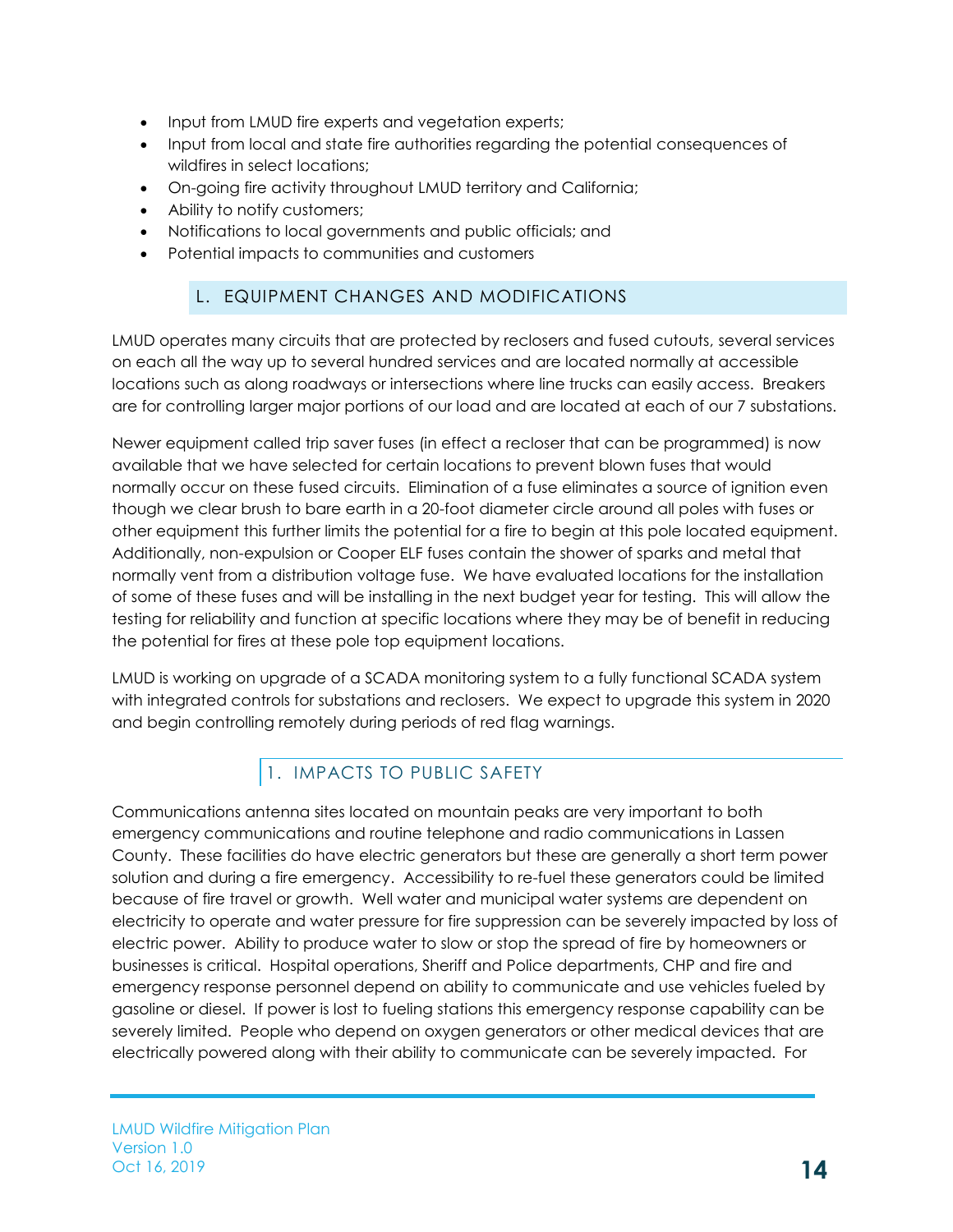these reasons de-energization in an extremely large utility service territory poses severe risk to life and property that should be avoided.

# 2. CUSTOMER NOTIFICATION PROTOCOLS

<span id="page-17-0"></span>Communications to our customers and local agencies is very important in coordinating preparations and plans for minimization of wildfire risk and increasing awareness of necessary actions that many involved public agencies and emergency response agencies may have to implement. Our first level of communication is a text alert system that our customers sign up for that allows up to the minute information to be provided to customers in our service territory. Additionally, LMUD has a contact procedure with PG&E and critical emergency response agencies in the event that Public Safety Power Shutoffs by PG&E become possible due to high fire danger weather conditions.

# <span id="page-17-1"></span>**V. COMMUNITY OUTREACH AND PUBLIC AWARENESS**

LMUD communicates with our customers, communities and local and state fire agencies by attending public meetings, preparing publications in both print and on social media, and presentations at official meetings of City, and County organizations along with the Lassen County Fire Safe Committee, Office of Emergency Services Local Representatives. LMUD has sought and incorporated input from stakeholders on this plan and we will annually review the plan to update and adjust as necessary.

LMUD has attended official noticed meetings of the Susanville City Council, Lassen County Fire Safe Council, Westwood Community Council and made presentations to these groups about wildfire concerns and LMUD Planning obligations and requirements. Input from these stakeholders has been sought and incorporated in this plan.

LMUD will continue to promote and support forest thinning operations in areas adjacent to its transmission and distribution corridors by working with landowners (private, Forest Service, BLM), and local entities capable of obtaining and managing available grant funding to conduct forest thinning work. These include entities such as the Lassen County Resource Conservation District and the Lassen County Fire Safe Committee. Additionally, LMUD will continue its support of the Lassen County Community Wildfire Protection Plan (CWPP). The CWPP is a Lassen County approved plan put together by numerous local, state and federal agencies, as well as local private stakeholders and non-profits. The CWPP is focused on landscape-level fuel reduction activities throughout LMUD's service territory. Rankings of projects within the CWPP are extremely important in maximizing the probability of obtaining grant funding for future fuel reduction projects.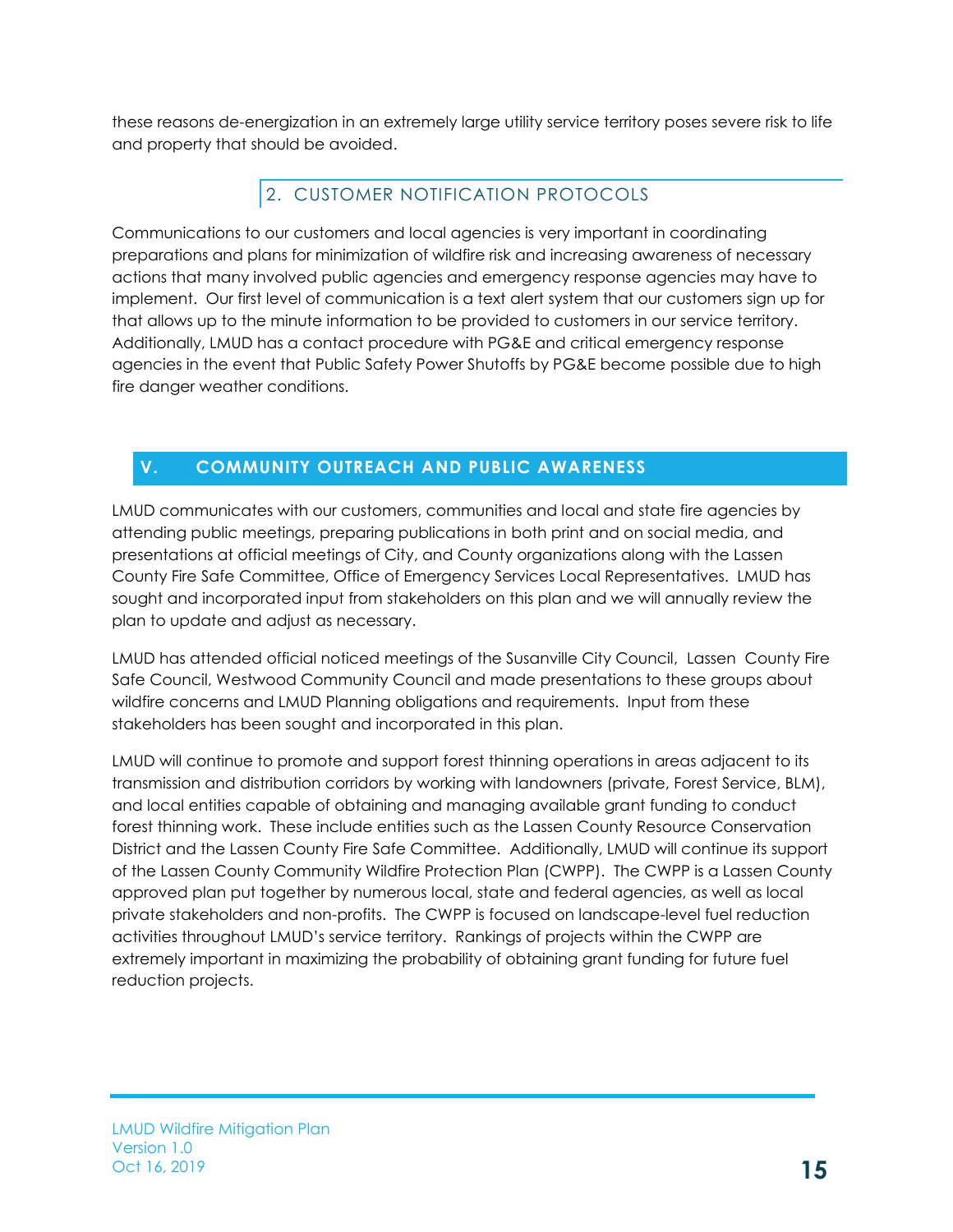LMUD issues a public newsmagazine to customers on a monthly basis. This year LMUD has prepared two stories for publication in this customer magazine. One was Wildfires and Safety are Constant Concerns and Public Safety Power Shutoffs. These articles are intended to inform the public about wildfires and current concerns that we all share.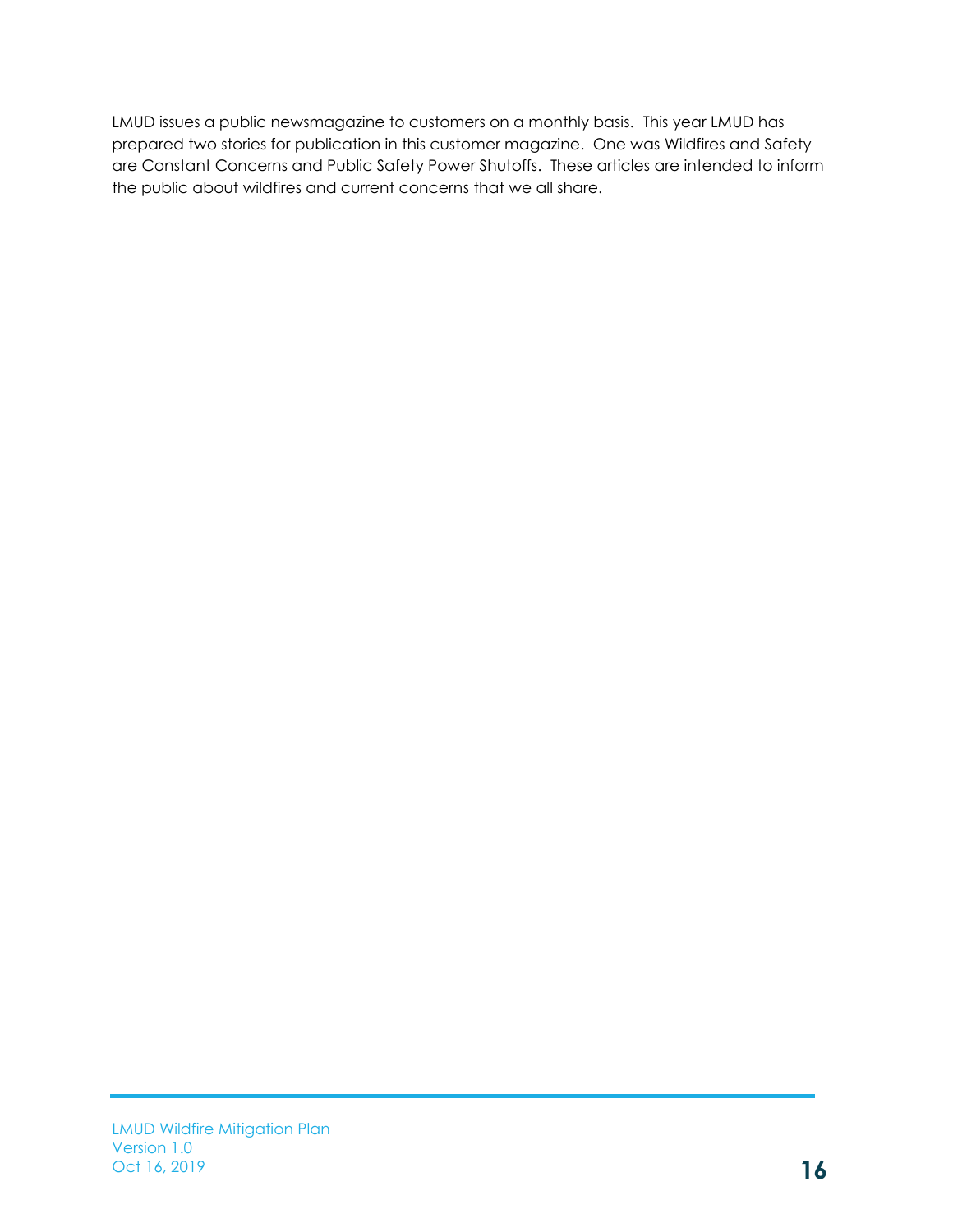#### <span id="page-19-0"></span>**VI. RESTORATION OF SERVICE**

In the event of a wildfire or other emergency event, LMUD will coordinate activities to restore service. LMUD will restore power, following an event, in cooperation with County Administration, County Sheriff, City officials as well as OES and Cal Fire, Susanville Fire, Susanville Police, and Public Works Departments, OES or other named Incident Commander.

LMUD management will oversee restoration and response activities. In the event that additional staff is needed, LMUD may leverage mutual aid agencies, other adjacent utilities, and local aid organizations. The utility may also engage contractors on an as-needed basis.

The following describes the steps typically taken to begin the restoration process:

Assessment - LMUD crews must patrol each line segment to determine the extent of damage that has occurred. The patrol involves assessing equipment access issues, any cleanup/debris removal issues and determining personal protective equipment requirements for the crews. LMUD works with the local agency in charge of the fire to access impacted areas as soon as the area is deemed safe by fire officials.

Planning - After initial assessment, LMUD supervisors, managers and engineers meet to plan the needed work. The team will work with system operations to prioritize the restoration efforts, targeting the circuits that serve the most critical infrastructure needs.

Mobilize - Based on the size and complexity of the rebuild/restoration efforts, LMUD will coordinate the crews and material needs internally if possible. Mutual aid and contractors may be used on an "as needed" basis to provide additional support. Instances of widespread catastrophic damage the necessary materials and labor could be in shortage and may delay work.

Rebuild - The rebuild effort lead by LMUD will commence as soon as areas become safe and accessible. The initial efforts will be to get the lines up and restore the damaged circuits. Depending on the extent of damage, demolition may be performed concurrently or after crews start installing new facilities. LMUD will incorporate new materials and technologies as indicated and available.

Restore - LMUD, mutual aid, or contract crews will restore electric services to homes and businesses as soon as possible after the wildfire. Depending on the extent of damages, residential and business customers may have to perform repairs on their facilities and pass inspections by local agencies prior to having full electric service restored.

In most cases, the following restoration priorities will be followed depending on the specific incident and available resources:

- 1. Public safety in the affected areas;
- 2. Worker safety in performing the restoration work;
- 3. Life-support or critical customers;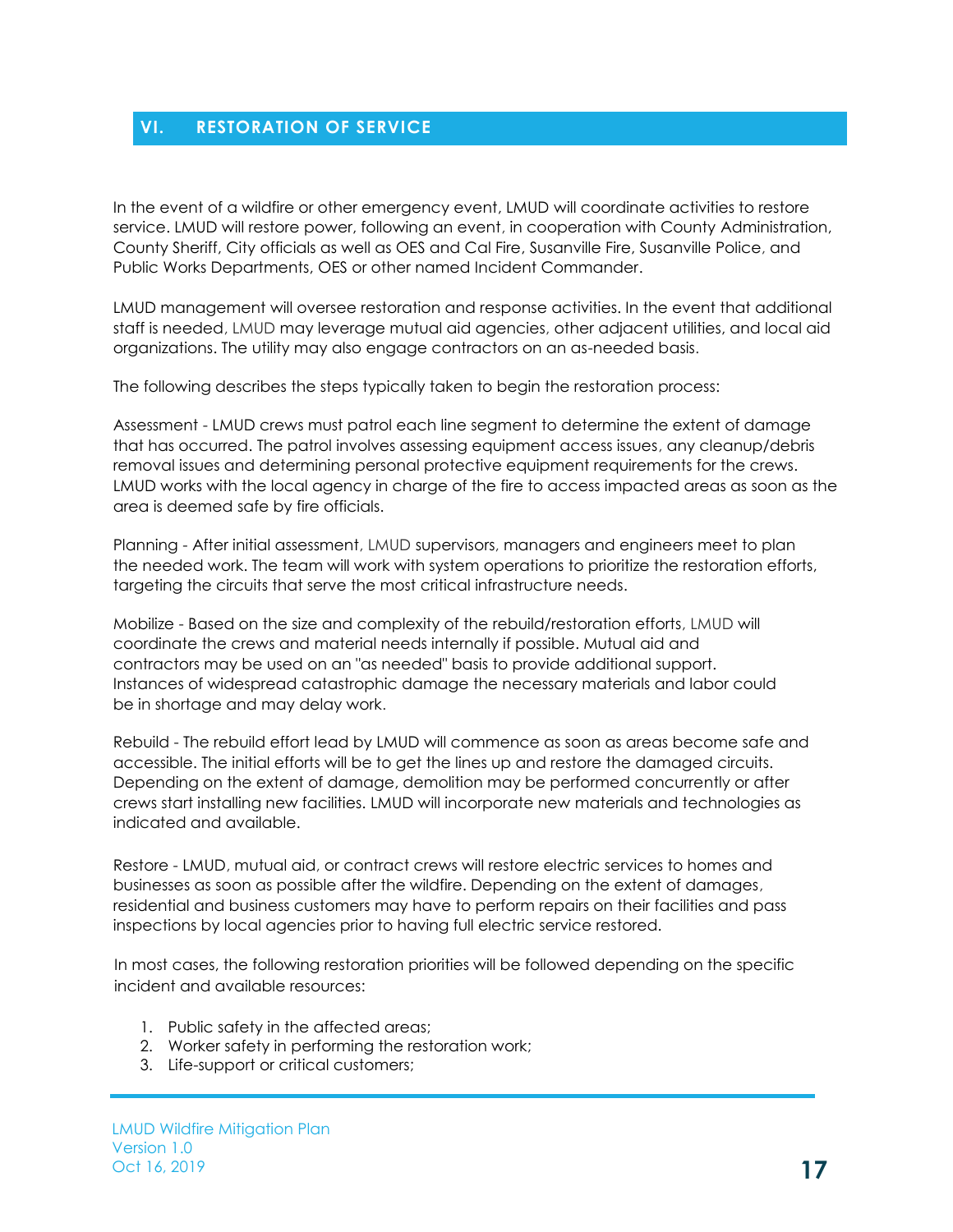- 4. Critical infrastructure (Key City & County facilities and accounts; Sheriffs Department and jail, City Police and Fire Departments, other key utility facilities (e.g., water, sewage, gas, citywide communications), Incident Command Site or Base Camp, Incident Evacuation Centers, local broadcast and radio Stations, etc.);
- 5. Major commercial activities/accounts critical to continuity of community services (e.g., gas stations, food stores, home supply stores, repair shops, eateries and lodging facilities, financial institutions, etc.;
- 6. To reduce the total number of customers affected;
- 7. To reduce the length of time customers have been without power.

In directing restoration efforts to best achieve the above priorities, LMUD Operations personnel will generally find it most efficient to dedicate restoration resources to the following types of facilities in the following order of priority to optimally restore electric services:

- 1. HL Power Biomass Power Plant;
- 2. Other energy supply resources (to ensure power can be delivered/received via Western Area Power Administration, the PG&E transmission system);
- 3. Substations;
- 4. Distribution circuits (14.4 kV, 12 kV and 7200 V);
- 5. Distribution feeders;
- 6. Distribution transformers;
- 7. Service lines.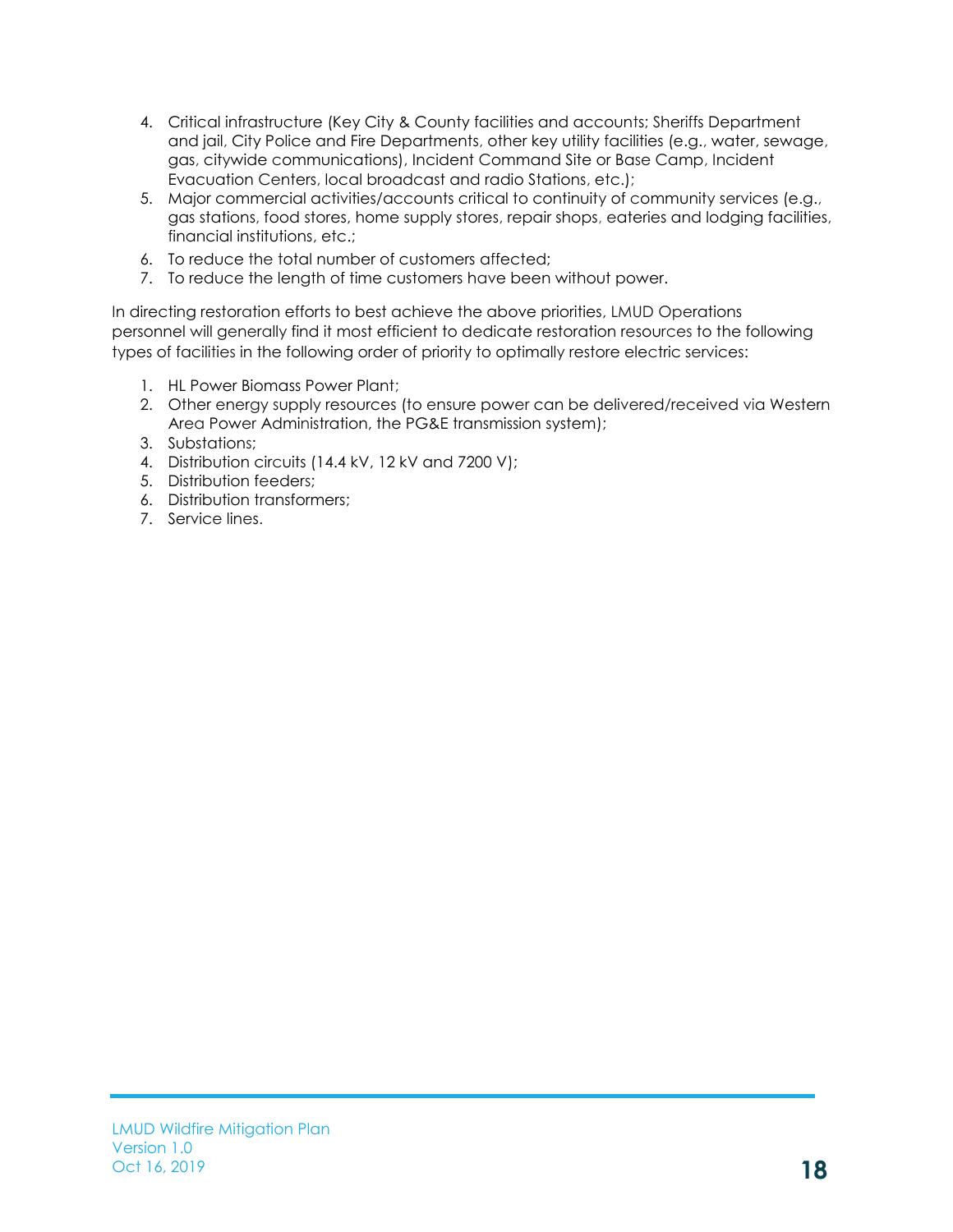# <span id="page-21-1"></span><span id="page-21-0"></span>**VII. EVALUATION OF THE PLAN**

#### A. METRICS AND ASSUMPTIONS FOR MEASURING PLAN PERFORMANCE

LMUD will track two metrics to measure the performance of this Wildfire Mitigation Plan: (1) number of fire ignitions; and (2) wires down within the service territory.

# METRIC 1: FIRE IGNITIONS

<span id="page-21-2"></span>For purposes of this metric, a fire ignition is defined as follows:

- LMUD facility was associated with the fire;
- The fire was self-propagating and of a material other than electrical and/or communication facilities;
- The resulting fire traveled greater than one linear meter from the ignition point; and
- LMUD has knowledge that the fire occurred.

In future Wildfire Mitigation Plans, LMUD will provide the number of fires that occurred that were less than 10 acres in size. Any fires greater than 10 acres will be individually described.

# METRIC 2: WIRES DOWN

<span id="page-21-3"></span>The second metric is the number of distribution and transmission wires downed within [LMUD's] service territory. For purposes of this metric, a wires down event includes any instance where an electric transmission or primary distribution conductor falls to the ground or on to a foreign object. LMUD will divide the wires down metric between wires down inside and outside of the High Fire Threat District.

LMUD will not normalize this metric by excluding unusual events, such as severe storms. Instead, LMUD will supplement this metric with a qualitative description of any such unusual events.

#### B. IMPACT OF METRICS ON PLAN

<span id="page-21-4"></span>In the initial years, LMUD anticipates that there will be relatively limited data gathered through these metrics. However, as the data collection history becomes more robust, LMUD will be able to identify areas of its operations and service territory that are disproportionately impacted. LMUD will then evaluate potential improvements to the plan.

#### C. MONITORING AND AUDITING THE PLAN

<span id="page-21-5"></span>This Wildfire Mitigation Plan will be presented to the LMUD Board of Directors (the Board). LMUD will present this plan to the Board on an annual basis. Additionally, a qualified independent evaluator will present a report on this plan to the Board.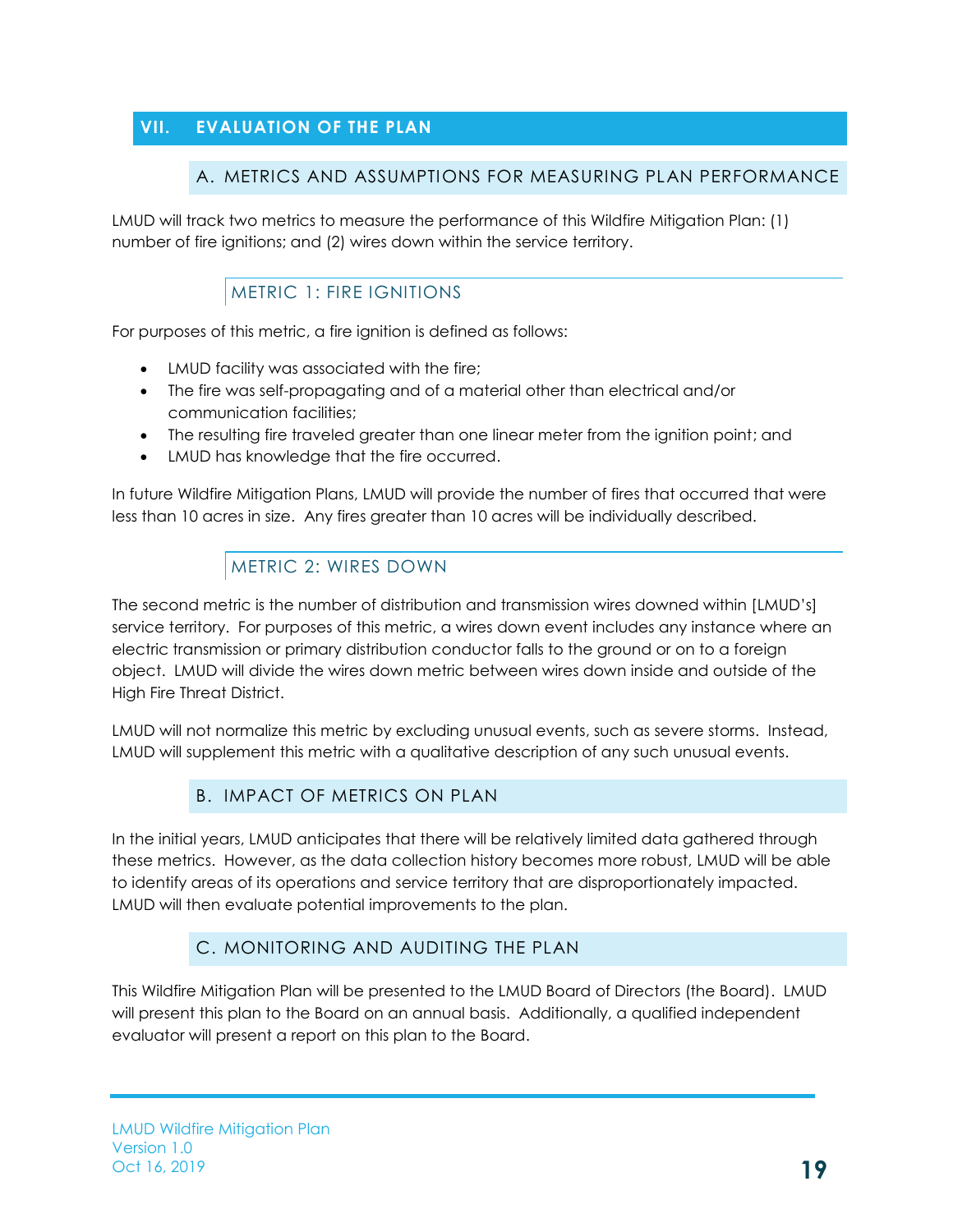# D. IDENTIFYING AND CORRECTING DEFICIENCIES IN THE PLAN

<span id="page-22-0"></span>LMUD staff and qualified external stakeholders are encouraged to identify Wildfire Mitigation Plan deficiencies or potential deficiencies to the Assistant General Manager Operations as soon as possible when observed. The Assistant General Manager shall evaluate each reported deficiency and, if the deficiency is determined to be a valid plan deficiency, it shall be entered into a log with the following information:

- 1. Date the deficiency was discovered;
- 2. Description of the deficiency;
- 3. Source identifying the deficiency (e.g., Internal Audit);
- 4. Priority based on deficiency severity;
- 5. Assigned corrective action including the date when it must be completed by;
- 6. Assigned staff responsible for completing the corrective action;
- 7. Date corrective action completed.

The Assistant General Manager will go over the log at regularly scheduled Leadership and Supervisor Meetings.

#### E. MONITORING THE EFFECTIVENESS OF INSPECTIONS

<span id="page-22-1"></span>LMUD will perform review of inspections on either a 5-year schedule or based on GO 95 or fire mitigation recommendations. Any areas found that need Improvement or appear hazardous will be documented with a work order, given a priority, and the work order will be tracked. When completed the work order will have a close date.

The Assistant General Manager will assign qualified internal staff or engage a third party to review and audit the equipment and line inspection programs called out in the Wildfire Mitigation Plan after the completion of the first six months of the plan. The assigned auditor will:

- 1. Review records for the inspection programs;
- 2. Interview staff performing inspections to assess their knowledge of the inspection programs;
- 3. Monitor staff performing inspection activities;
- 4. Review deficiencies noted in the programs;
- 5. Identify systemic issues or problems;
- 6. Note the timeliness of corrective actions;
- 7. Pick a random sample of some completed corrective actions and verify the effectiveness of the corrective actions; and
- 8. Issue a written report of findings.